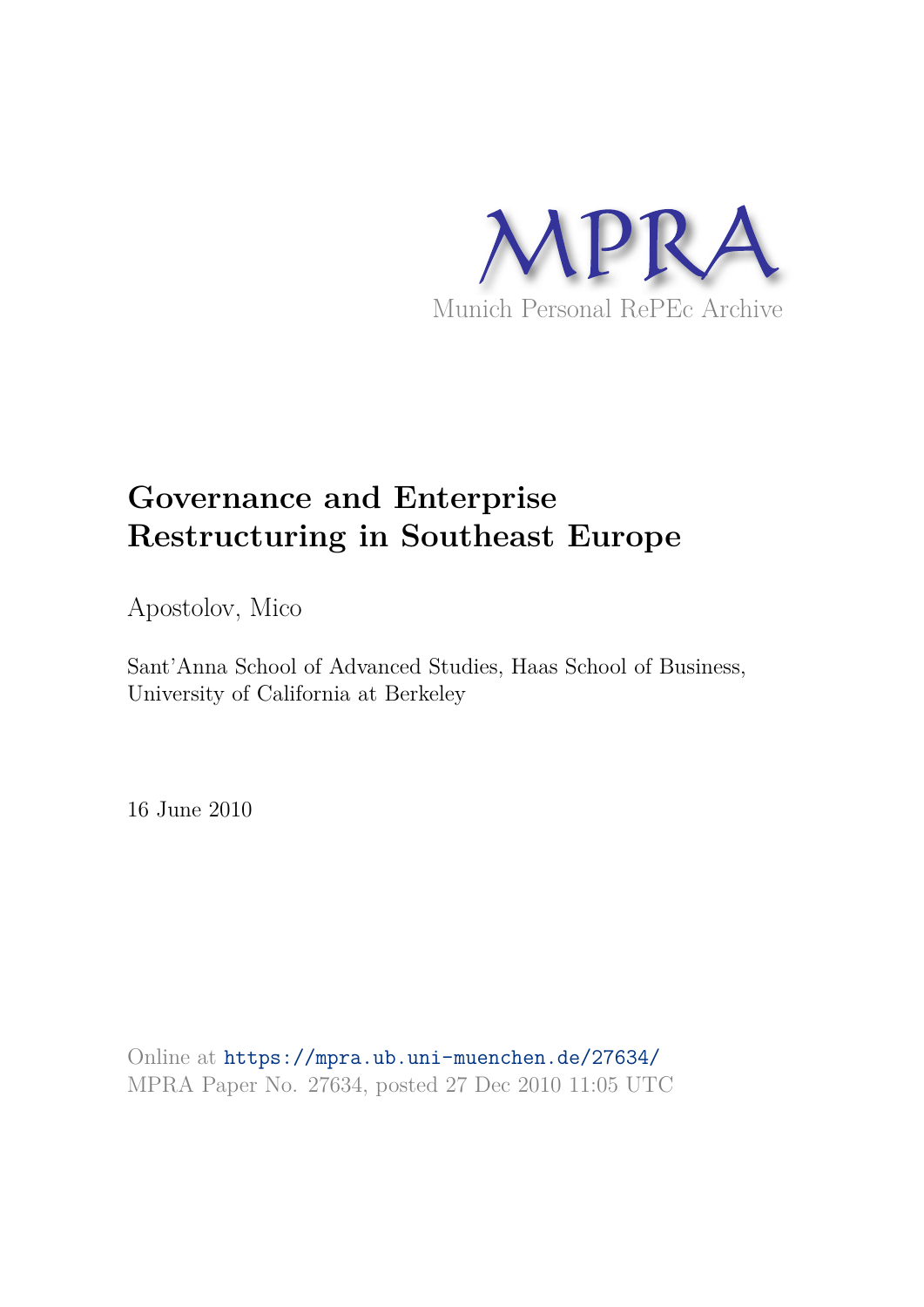



## **Governance and Enterprise Restructuring in Southeast Europe**

### **MICO APOSTOLOV**

Scuola Superiore Sant'Anna Piazza Martiri della Libertà, 33, Pisa, 56127, Italy

Tel.:+ 39 329 1825 185 e-mail: mico.apostolov@sssup.it home page: http://www.micoapostolov.com/ http://www.phdmanagement.sssup.it/ \*\*\* University of California, Berkeley Haas School of Business 545 Student Services Building, #1900 2220 Piedmont Avenue, Berkeley, CA, 94720-1900, USA

Tel.: +1 510 520 0419 e-mail. : mico\_apostolov@haas.berkeley.edu home page: http://www.micoapostolov.com/ http://www.haas.berkeley.edu/

> **Sant'Anna School of Advanced Studies, Pisa, Italy University of California, Berkeley – Haas School of Business**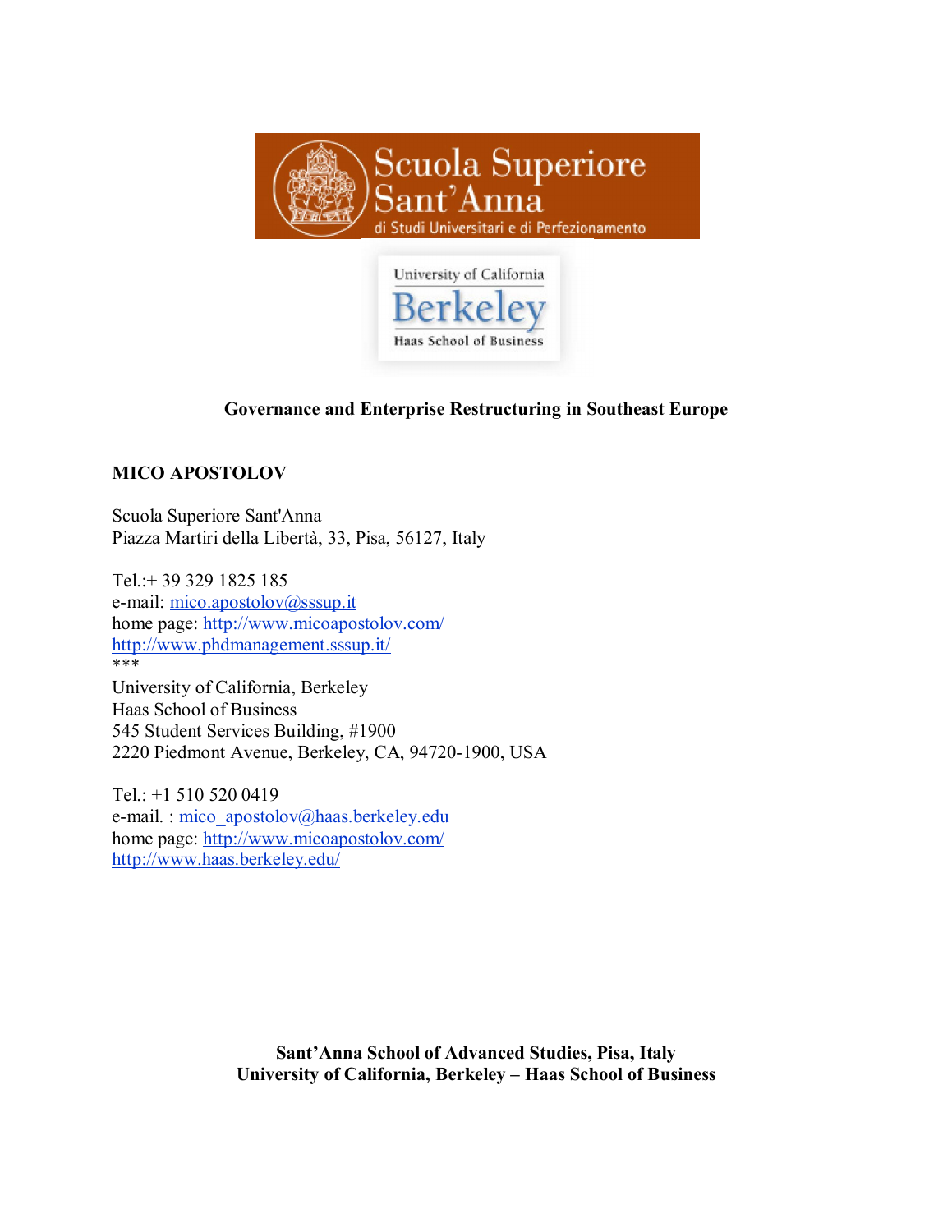# *I.***Governance and Enterprise Restructuring in Southeast Europe**

**Mico Apostolov,**

*This article has been presented at: Joint PhD Symposium on South East Europe (LSE, UCL and Goldsmiths) - London School of Economics and Political Science (LSE), London, UK* 

*Published at London School of Economics and Political Science (LSE), London, UK*

*June 2010* 

*Abstract:* 

The research in this paper is to be focused on examining governance and enterprise restructuring in **Southeast Europe (Western Balkans)** transition economies. International organizations classify the following countries in Southeast Europe (Western Balkans): Albania, Bosnia and Herzegovina, Croatia, Macedonia, Montenegro and Serbia.

The European Bank for Reconstruction and Development (EBRD) has governance and enterprise restructuring as basic indicator of economic transition and defines it as effective corporate governance and corporate control exercised through domestic financial institutions and markets, fostering market-driven restructuring. The corporate governance is most often defined in terms of the roles, responsibilities, and interactions of top management and the board of directors.

Using data of Southeast European economies, will be examined the interrelationships between governance and enterprise restructuring and set of policies that influence the governance patterns.

*JEL Classifications: G30, G32, G38; L33; O11; P31* 

*Keywords: governance, enterprise restructuring, corporate governance, transition, Southeast Europe* 

*Acknowledgements: I would like to thank Prof. Nicola Bellini for the continuous support, as well as, the PhD Program in Management and MAIN Lab of Scuola Superiore Sant'Anna, Pisa, Italy*

× e-mail: mico.apostolov@sssup.it mico\_apostolov@haas.berkeley.edu

-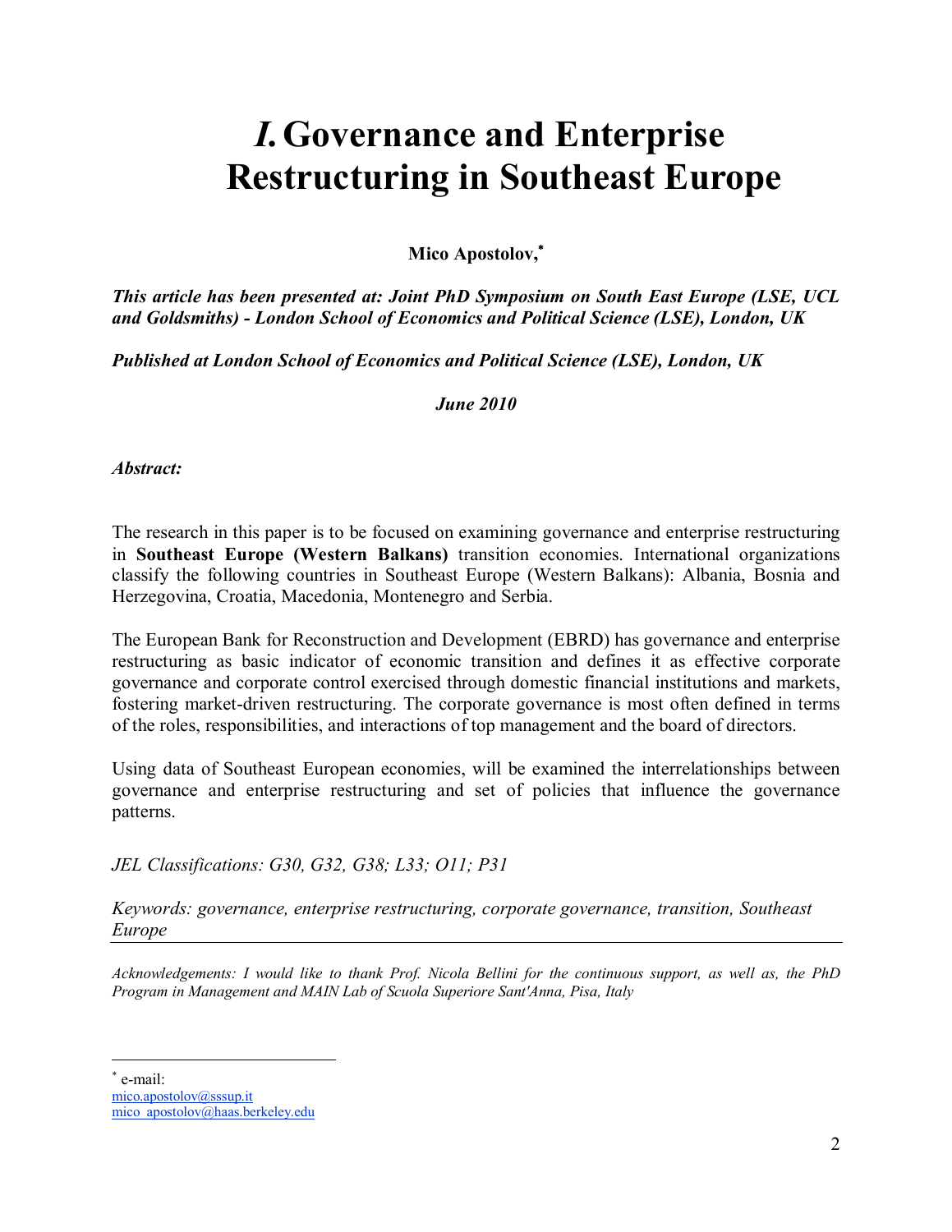### **Introduction**

The research in this paper is to be focused on examining governance and enterprise restructuring in **Southeast Europe (Western Balkans)** transition economies. International organizations classify the following countries in Southeast Europe (Western Balkans): Albania, Bosnia and Herzegovina, Croatia, Macedonia, Montenegro and Serbia.

The European Bank for Reconstruction and Development (EBRD) has governance and enterprise restructuring as basic indicator of economic transition and defines it as effective corporate governance and corporate control exercised through domestic financial institutions and markets, fostering market-driven restructuring. The corporate governance is most often defined in terms of the roles, responsibilities, and interactions of top management and the board of directors.

Using data of South-East European economies, will be examined the interrelationships between governance and enterprise restructuring and set of policies that influence the governance patterns.

Two basic hypotheses to test governance and enterprise restructuring:

- $\bullet$  1<sup>st</sup> Hypothesis: governance and enterprise restructuring depend on set of policies : largescale privatization, small-scale privatization, price liberalization, competition policy, trade and foreign exchange system, banking reform and interest rate liberalization, securities markets and non-bank financial institutions and overall infrastructure reform;
- $\bullet$   $2<sup>nd</sup>$  Hypothesis: governance and enterprise restructuring is important and improves over time due to imposed policies.

The academic significance of the topic is in determining the factors that influence governance and enterprise restructuring, as well as, its overall significance in the development of Western Balkans transition economies.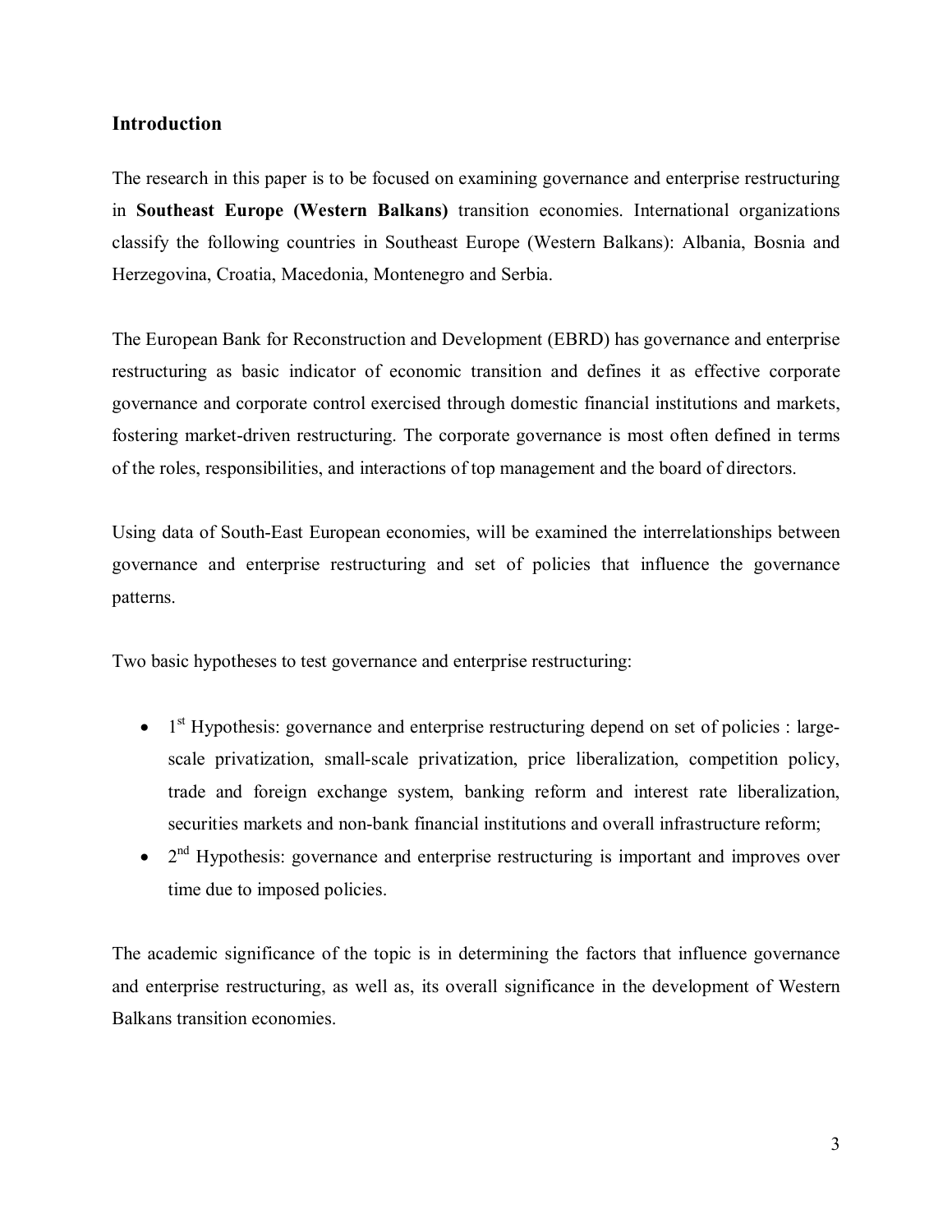### **Theoretical and literature framework**

#### *1. The theory of privatization*

The theory of privatization is narrowly tied to the countries that have gone through overall process of command economy and holistic public ownership of the means of production and clarifies that such ownership suffers serious efficiency loss, agency problems and political interference in the management of firms. Thus, **information asymmetries** and **incomplete contracting problems**, lead to severe **incentive default** which is main problem for **efficiency losses** (Zinnes, Eilat, & Sachs, 2001). Hence, the **incentive–efficiency** pattern i.e. **agency problem** has two manifestations. The first, the **managerial** problem consists of failure of the state to monitor managers in state owned companies, i.e. the managers tend to maximize their own utility function instead of the owners. Further, the companies do not have market value, the separation of ownership and control was not possible (Vickers  $&$  Yarrow, 1990). The second is the **political** problem of constant political obstruction and distortion of objectives from profit to employment maximization (Boycko, Shleifer, & Vishny, 1996; Shapiro & Willig, 1990; Shleifer & Vishny, 1994).

In transition economies the most prominent way to make the transformation and initial privatization was done through transfer of the ownership form public to private hands through the so-called 'shock therapy' i.e. 'transfer as fast as possible' (Kołodko, 2000; Lipton, Sachs, & Summers, 1990). The other possible advocated way was 'gradual sales'(Kornai, 1990). Thus, in overall transition theory it is widely believed that once the ownership is in private hands the market forces will spin processes that are going to eventually create all necessary institutions through the need of them as unavoidable feedback, hence the emerging shareholder class is to require and put in place corporate governance institutions insuring control over managers (Balcerowicz, 1993; Sachs, 1996; Stiglitz, 1998).

The privatization processes due to existing theory and lack of practice, triggered three basic methods of privatization depending on the country, institutional and intellectual environment (Bennett, 2004a, 2004b) :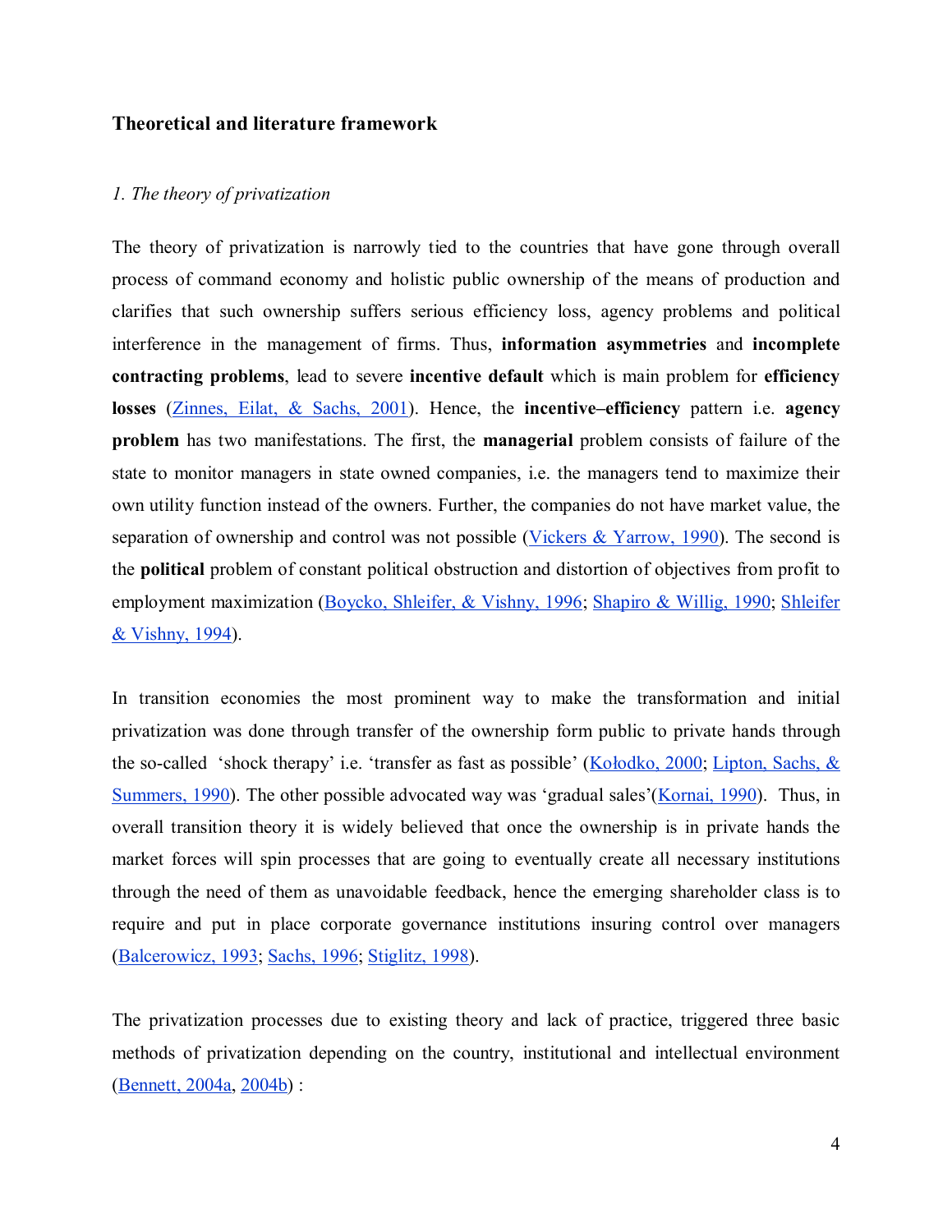- 1. MASS privatization firms sold at a zero (or nominal) price
- 2. FULL privatization firms sold to outsiders for positive prices
- 3. MIXED privatization manager-employee buyouts (MEBOs), leased buyouts and all other cases.

|    | Country              | <b>Classification</b> | Year of              | Primary       | Secondary     |
|----|----------------------|-----------------------|----------------------|---------------|---------------|
|    |                      | of                    | <b>Privatization</b> | <b>Method</b> | <b>Method</b> |
|    |                      | <b>Privatization</b>  |                      |               |               |
|    | Albania              | Mixed                 | 1995                 | <b>MEBO</b>   | vouchers      |
| 2. | <b>Bosnia</b><br>and | Mixed                 | 1996                 | <b>MEBO</b>   | direct sales  |
|    | Herzegovina          |                       |                      |               |               |
| 3. | Croatia              | Mixed                 | 1992                 | <b>MEBO</b>   | vouchers      |
| 4. | Macedonia            | Mixed                 | 1993                 | <b>MEBO</b>   | direct sales  |
| 5. | Montenegro           | Mixed                 | 1993                 | <b>MEBO</b>   | direct sales  |
| 6. | Serbia               | Mixed                 | 1993                 | <b>MEBO</b>   | direct sales  |

### **Figure I.1 Transition economies: Southeast Europe <sup>1</sup>**

### *2. National governance systems*

The two important things that have to be taken under consideration while analyzing national governance systems and corporate governance are the influence of different stakeholders of the national system of governance to shape the strategic decision making at firm level and the influence of the corporate governance institutions and overall governance on the country's attractiveness for international investment (Filatotchev & Boyd, 2009; McGee & Preobragenskaya, 2004).

As a result, the influence of different stakeholders of the national system of governance on the strategic decision making at firm level is seen through the pattern of competitive advantage of the firm, as well as, the possibility these institutions to enable or restrict business practices (ex. protection of investors, protection of employees, minority stakeholder protection, etc.) (Filatotchev, Wright, Uhlenbruck, Tihanyi, & Hoskisson, 2003).

 $\overline{a}$ <sup>1</sup> Bennett, John, Estrin, Saul, Maw, James, Urga, Giovanni, 2004b. Privatization methods and economic growth in transition economies. CEPR 4291.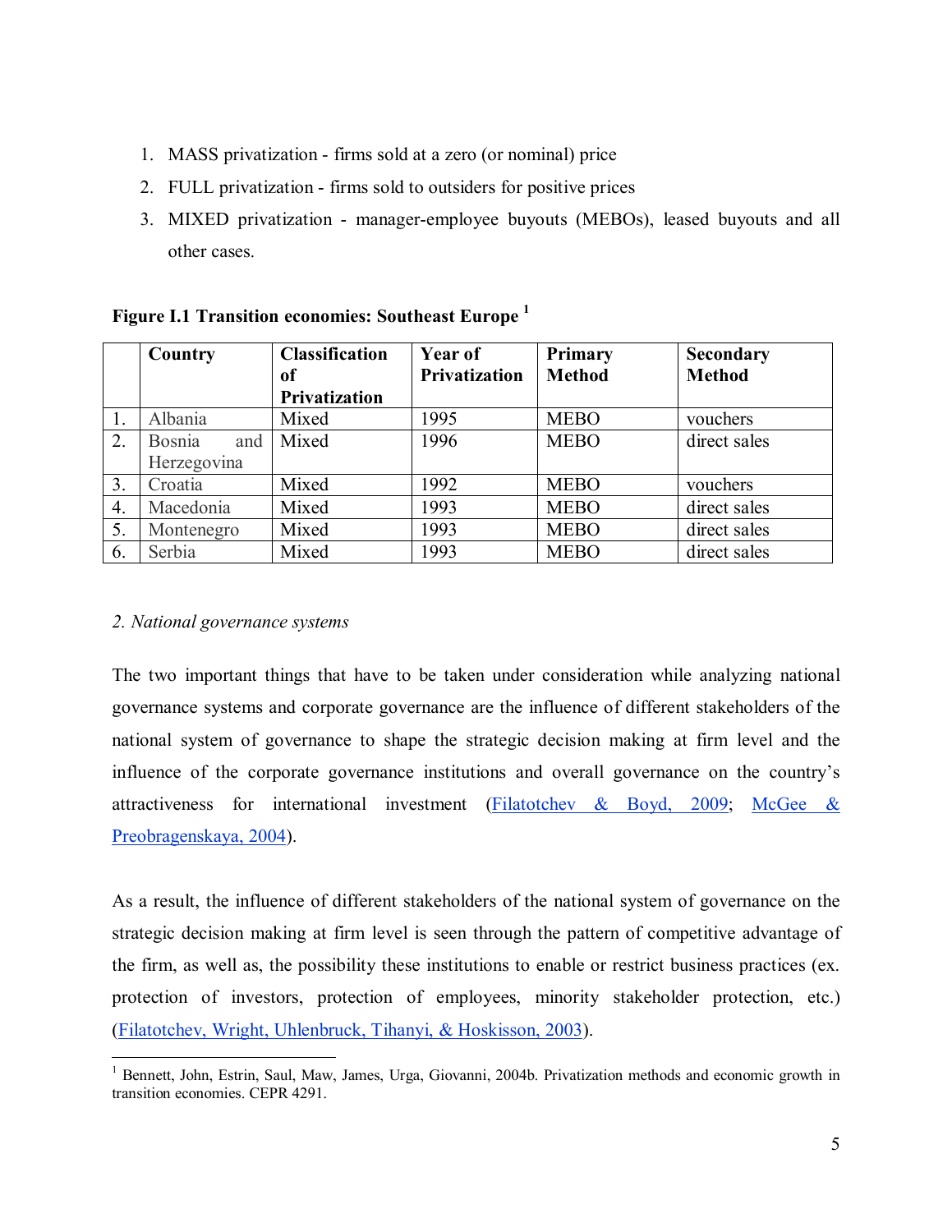The second important issue is that the institutional framework and the institutional governance regime can influence attractiveness for international investment. Hence, it has been noted the impact on the nature of foreign market entry modes or the extent to which certain market entry can facilitate the transfer of resources from entrant to entrée and vice-versa (Denis & McConnell, 2005). Further, here it is important to stress that institutional differences between countries have an effect on their corporate governance regimes (Porta, Lopez-De-Silanes, & Shleifer, 1999).

### **Analytical Framework**

#### *1. Sample selection and Data*

The European Bank for Reconstruction and Development (EBRD) Transition Report series have the latest information on the countries that are classified in transition. The data that this prominent organization offers are based on wide network of sources that they obtain from national and international authorities (Bennett, 2004a, 2004b; Zinnes et al., 2001). EBRD tracks reforms and assesses the overall process of transition using set of transition indicators, which are formed in comparison to the standards of industrialized market economies.

Further, the data sample is mainly drawn from the extended research and data bases of the European Bank for Reconstruction and Development (EBRD), the Transition Report publication series. Consequently, the data used in this research are taken from their index structure 'economic statistics and forecasts' (EBRD, 1994-2009). The scale used in shaping the transition indicators ranges from 1 to 4+, 'where 1 represents little or no change from a rigid centrally planned economy and 4+ represents the standards of an industrialized market economy' (EBRD, 1994-2009). There are detailed numbers for the countries in transition analyzing the period of 1989 to 2009 in different areas. These indicators are sorted by sector and country and are analyzing nine arias: large scale privatization, small scale privatization, governance and enterprise restructuring, price liberalization, trade and foreign exchange system, competition policy, banking reform and interest rate liberalization, securities markets and non-bank financial institutions, and overall infrastructure reform (EBRD, 1994-2009; Gouret, 2007).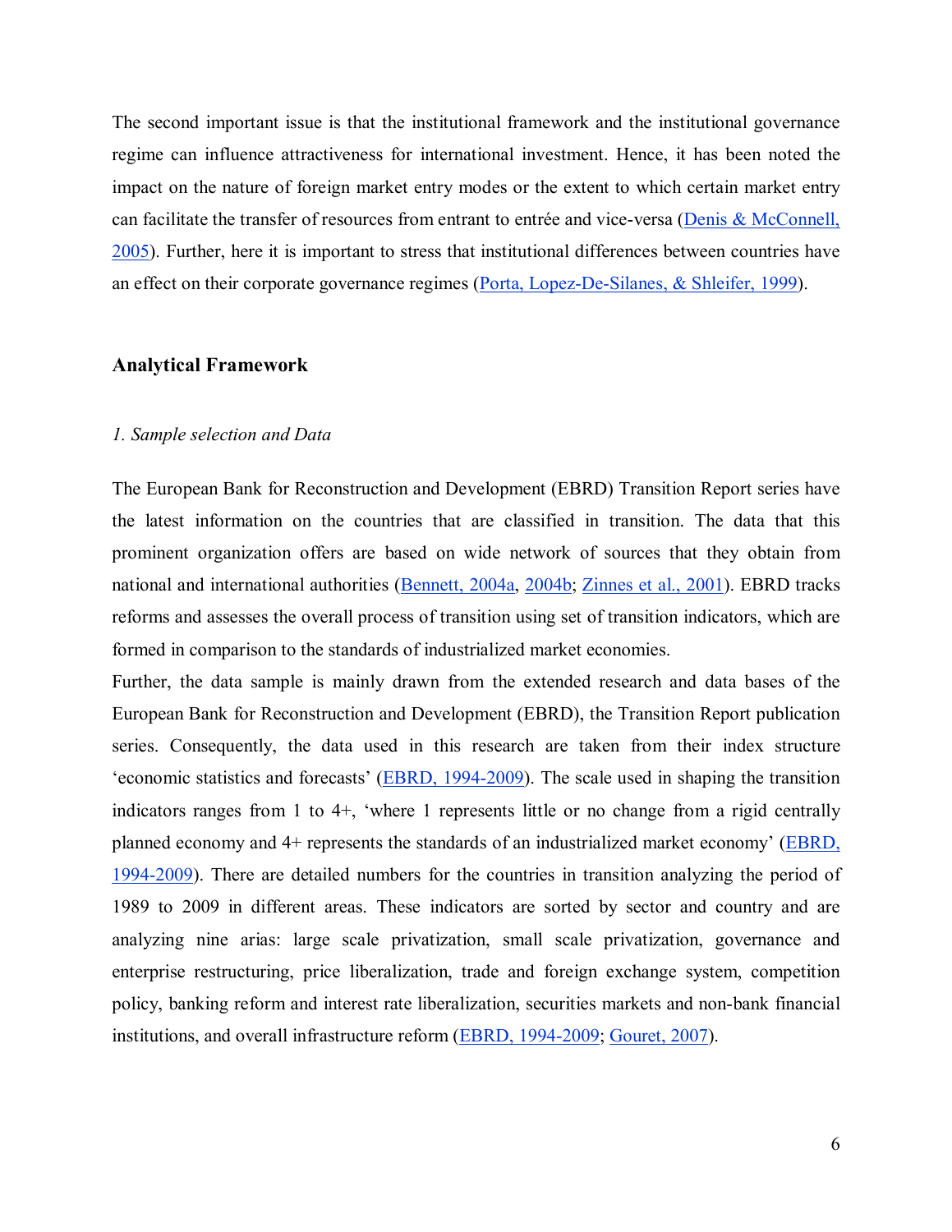# **Figure I.2 Transition Indicators Methodology**

| <b>Transition Indicators Methodology</b> |                                                                                                                                                                               |                                                                  |                                                                                                                                            |                                                                                                                                                |                                                                                                                                                                              |                                                                                                                                                                |                                                                                                                                                      |                                                                                                                                                                                    |                                                      |  |  |  |
|------------------------------------------|-------------------------------------------------------------------------------------------------------------------------------------------------------------------------------|------------------------------------------------------------------|--------------------------------------------------------------------------------------------------------------------------------------------|------------------------------------------------------------------------------------------------------------------------------------------------|------------------------------------------------------------------------------------------------------------------------------------------------------------------------------|----------------------------------------------------------------------------------------------------------------------------------------------------------------|------------------------------------------------------------------------------------------------------------------------------------------------------|------------------------------------------------------------------------------------------------------------------------------------------------------------------------------------|------------------------------------------------------|--|--|--|
| <b>Classif</b><br>ication<br>system      | Large-scale<br>privatization<br>(LSP)                                                                                                                                         | Small-scale<br>privatization<br>(SSP)                            | Governance<br>and enterprise<br>restructuring<br>(GOV)                                                                                     | Price<br>liberalization<br>(PL)                                                                                                                | Competition<br><i>policy (CP)</i>                                                                                                                                            | <b>Trade and</b><br>foreign<br>exchange<br>system (TFS)                                                                                                        | <b>Banking</b><br>reform and<br>interest rate<br>liberalization<br>(BRIRL)                                                                           | <b>Securities</b><br>markets and<br>non-bank<br>financial<br><i>institutions</i><br>(SMNBFI)                                                                                       | <b>Overall</b><br>infrastructure<br>reform $(OIR)^2$ |  |  |  |
|                                          | Little private<br>ownership                                                                                                                                                   | Little progress                                                  | Soft budget<br>constraints;<br>few other<br>reforms to<br>promote<br>corporate<br>governance                                               | Most prices<br>formally<br>controlled by the<br>government                                                                                     | No competition<br>legislation and<br>institutions                                                                                                                            | Widespread<br>import and/or<br>export controls<br>or very limited<br>legitimate<br>access to<br>foreign<br>exchange                                            | Little progress<br>beyond<br>establishment<br>of a two-tier<br>system                                                                                | Little progress                                                                                                                                                                    | Little progress                                      |  |  |  |
| 2                                        | Comprehensive<br>scheme almost<br>ready for<br>implementation;<br>some sales<br>completed                                                                                     | Substantial<br>share privatized                                  | Moderately<br>tight credit and<br>subsidy policy;<br>little action<br>taken to<br>strengthen<br>competition<br>and corporate<br>governance | Some lifting of<br>price<br>administration;<br>state<br>procurement at<br>non-market<br>prices for the<br>majority of<br>product<br>categories | Competition<br>policy<br>legislation and<br>institutions set<br>up; some<br>reduction of<br>entry restrictions<br>or enforcement<br>action on<br>dominant firms              | Some<br>liberalization<br>of import<br>and/or export<br>controls;<br>almost full<br>current account<br>convertibility                                          | Significant<br>liberalization of<br>interest rates<br>and credit<br>allocation;<br>limited use of<br>directed credit<br>or interest rate<br>ceilings | Formation of<br>securities<br>exchanges,<br>market-makers<br>and brokers;<br>some trading in<br>government<br>paper and/or<br>securities                                           | Moderate<br>degree of<br>progress                    |  |  |  |
| 3                                        | More than 25 per<br>cent of large-<br>scale enterprise<br>assets in private<br>hands, but<br>possibly with<br>major unresolved<br>issues regarding<br>corporate<br>governance | Comprehensive<br>programme<br>almost ready for<br>implementation | Significant and<br>sustained<br>actions to<br>harden budget<br>constraints and<br>to promote<br>corporate<br>governance<br>effectively     | Significant<br>progress on price<br>liberalization,<br>but state<br>procurement at<br>non-market<br>prices remains<br>substantial              | Some<br>enforcement<br>actions to reduce<br>abuse of market<br>power and to<br>promote a<br>competitive<br>environment;<br>substantial<br>reduction of<br>entry restrictions | Removal of<br>almost all<br>quantitative<br>and<br>administrative<br>import and<br>export<br>restrictions;<br>almost full<br>current account<br>convertibility | Substantial<br>progress in<br>establishment<br>of bank<br>solvency and of<br>a framework for<br>prudential<br>supervision and<br>regulation          | Substantial<br>issuance of<br>securities by<br>private<br>enterprises;<br>establishment of<br>independent<br>share registries,<br>secure clearance<br>and settlement<br>procedures | Fair degree of<br>progress                           |  |  |  |

 2 calculated as the average of five infrastructure reform indicators covering electric power, railways, roads, telecommunications, water and waste water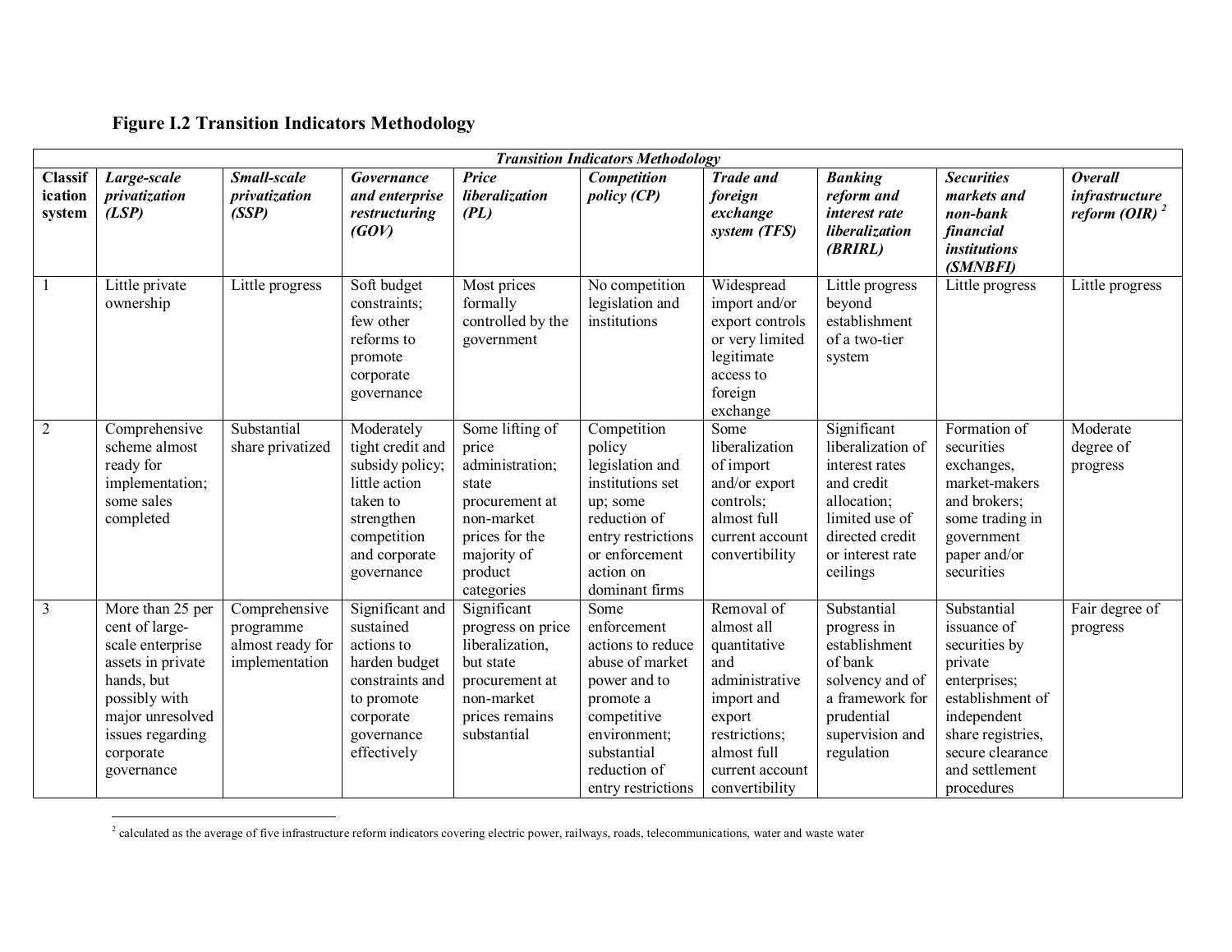| $\overline{4}$ | More than 50 per<br>cent of state-<br>owned enterprise<br>and farm assets<br>in private<br>ownership and<br>significant<br>progress with<br>corporate<br>governance of<br>these enterprises                 | Complete<br>privatization of<br>small<br>companies with<br>tradable<br>ownership<br>rights                                                                                  | Substantial<br>improvement<br>in corporate<br>governance<br>and significant<br>new<br>investment at<br>the enterprise<br>level,<br>including<br>minority<br>holdings by<br>financial<br>investors                                                       | Comprehensive<br>price<br>liberalization;<br>state<br>procurement at<br>non-market<br>prices largely<br>phased out; only<br>a small number<br>of administered<br>prices remain                                   | Significant<br>enforcement<br>actions to reduce<br>abuse of market<br>power and to<br>promote a<br>competitive<br>environment                                                           | Removal of all<br>quantitative<br>and<br>administrative<br>import and<br>export<br>restrictions                                                           | Significant<br>movement of<br>banking laws<br>and regulations<br>towards BIS<br>standards                                                                                                                                                 | Securities laws<br>and regulations<br>approaching<br><b>IOSCO</b><br>standards;<br>substantial<br>market liquidity<br>and<br>capitalization;<br>well-functioning<br>non-bank<br>financial<br>institutions and<br>effective<br>regulation | Large degree of<br>progress                                                     |
|----------------|-------------------------------------------------------------------------------------------------------------------------------------------------------------------------------------------------------------|-----------------------------------------------------------------------------------------------------------------------------------------------------------------------------|---------------------------------------------------------------------------------------------------------------------------------------------------------------------------------------------------------------------------------------------------------|------------------------------------------------------------------------------------------------------------------------------------------------------------------------------------------------------------------|-----------------------------------------------------------------------------------------------------------------------------------------------------------------------------------------|-----------------------------------------------------------------------------------------------------------------------------------------------------------|-------------------------------------------------------------------------------------------------------------------------------------------------------------------------------------------------------------------------------------------|------------------------------------------------------------------------------------------------------------------------------------------------------------------------------------------------------------------------------------------|---------------------------------------------------------------------------------|
| $4+$           | Standards and<br>performance<br>typical of<br>advanced<br>industrial<br>economies: more<br>than 75 per cent<br>of enterprise<br>assets in private<br>ownership with<br>effective<br>corporate<br>governance | Standards and<br>performance<br>typical of<br>advanced<br>industrial<br>economies: no<br>state ownership<br>of small<br>enterprises;<br>effective<br>tradability of<br>land | Standards and<br>performance<br>typical of<br>advanced<br>industrial<br>economies:<br>effective<br>corporate<br>control<br>exercised<br>through<br>domestic<br>financial<br>institutions<br>and markets,<br>fostering<br>market-driven<br>restructuring | Standards and<br>performance<br>typical of<br>advanced<br>industrial<br>economies:<br>complete price<br>liberalization<br>with no price<br>control outside<br>housing,<br>transport and<br>natural<br>monopolies | Standards and<br>performance<br>typical of<br>advanced<br>industrial<br>economies:<br>effective<br>enforcement of<br>competition<br>policy;<br>unrestricted<br>entry to most<br>markets | Standards and<br>performance<br>norms of<br>advanced<br>industrial<br>economies:<br>removal of<br>most tariff<br>barriers;<br>membership in<br><b>WTO</b> | Standards and<br>performance<br>norms of<br>advanced<br>industrial<br>economies: full<br>convergence of<br>banking laws<br>and regulations<br>with BIS<br>standards;<br>provision of full<br>set of<br>competitive<br>banking<br>services | Standards and<br>performance<br>norms of<br>advanced<br>industrial<br>economies: full<br>convergence of<br>securities laws<br>and regulations<br>with IOSCO<br>standards; fully<br>developed non-<br>bank<br>intermediation              | Standards and<br>performance<br>norms of<br>advanced<br>industrial<br>economies |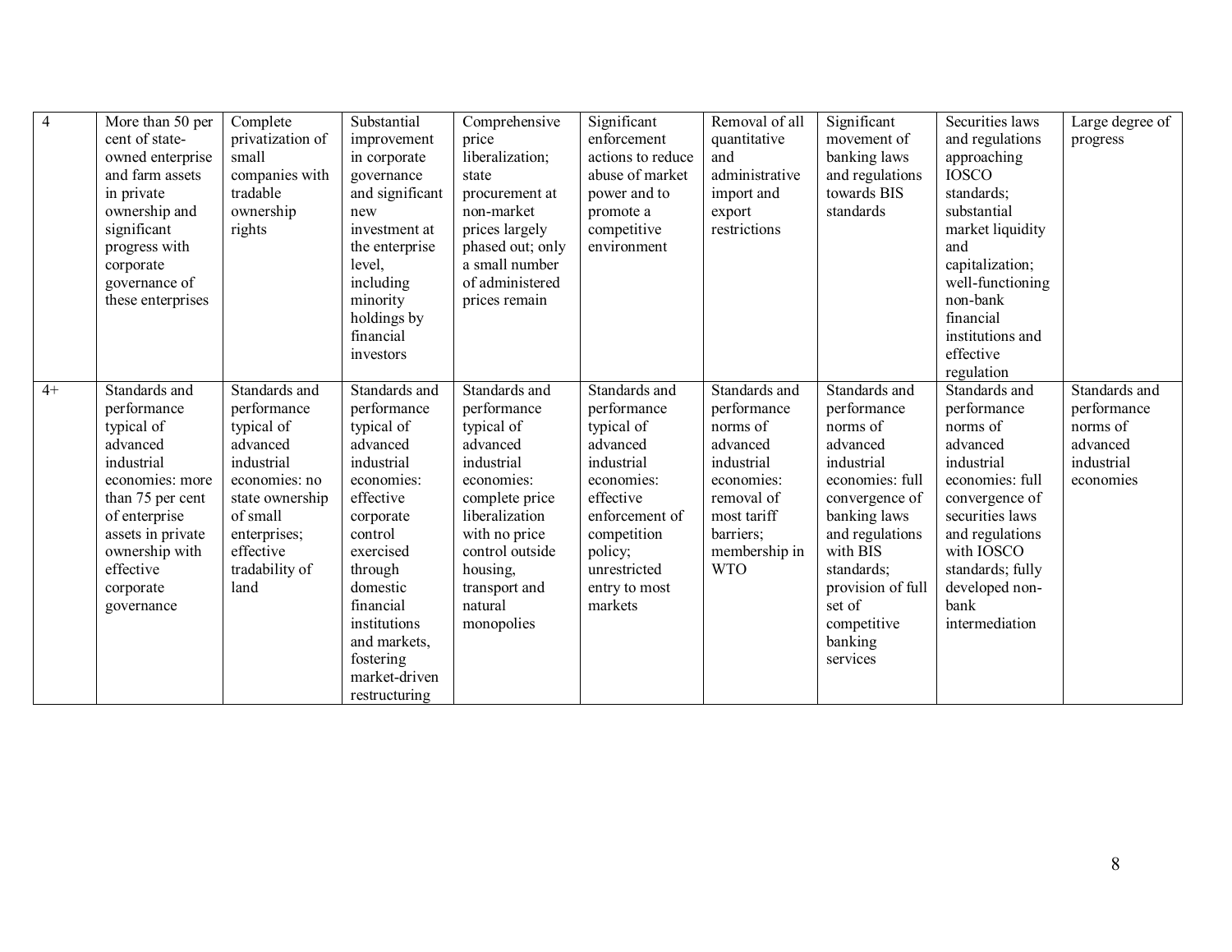#### *2. Model and Econometrics*

The econometric model that is used in this study is a regression model where we have estimated the fallowing equation (Freedman, 2005) :

$$
\gamma i = \beta_o + \beta_1 x_{1i} + \dots + \beta_p x_{pi} + \varepsilon_i \quad (1)
$$

 $i = 1,...n$  (2)

Thus, applied to our research this model has the fallowing shape:

 $GOV_{i,t} = \beta_o + \beta_1 LSP_{i,t} + \beta_2 SSP_{i,t} + \beta_3 PL_{i,t} + \beta_4 CP_{i,t} + \beta_5 TFS_{i,t} + \beta_6 BRIRL_{i,t} + \beta_7 SMNBFI_{i,t} + \beta_8 OIR_{i,t} + \varepsilon_{i,t}$ **(3)** 

- where the *dependent variable*,  $GOV_{i,t}$ , shows governance and enterprise restructuring;
- the *independent variables*, are as follows :
	- 1. *LSP*,*ti* large-scale privatization;
	- 2.  $SSP_{i,t}$  small-scale privatization;
	- 3. *PL*<sub>*i,t*</sub></sub> price liberalization;
	- 4.  $CP_{i,t}$  competition policy;
	- 5. *TFS*<sub>*i,t*</sub> trade and foreign exchange system;
	- 6. *BRIRL*<sub>i,t</sub> banking reform and interest rate liberalization;
	- 7. *SMNBFI*<sub>i,t</sub> securities markets and non-bank financial institutions;
	- 8. *OIR*<sub>it</sub> overall infrastructure reform;
- $\beta$  is a *p*-dimensional *parameter vector*;
- is the *error term* or *noise*.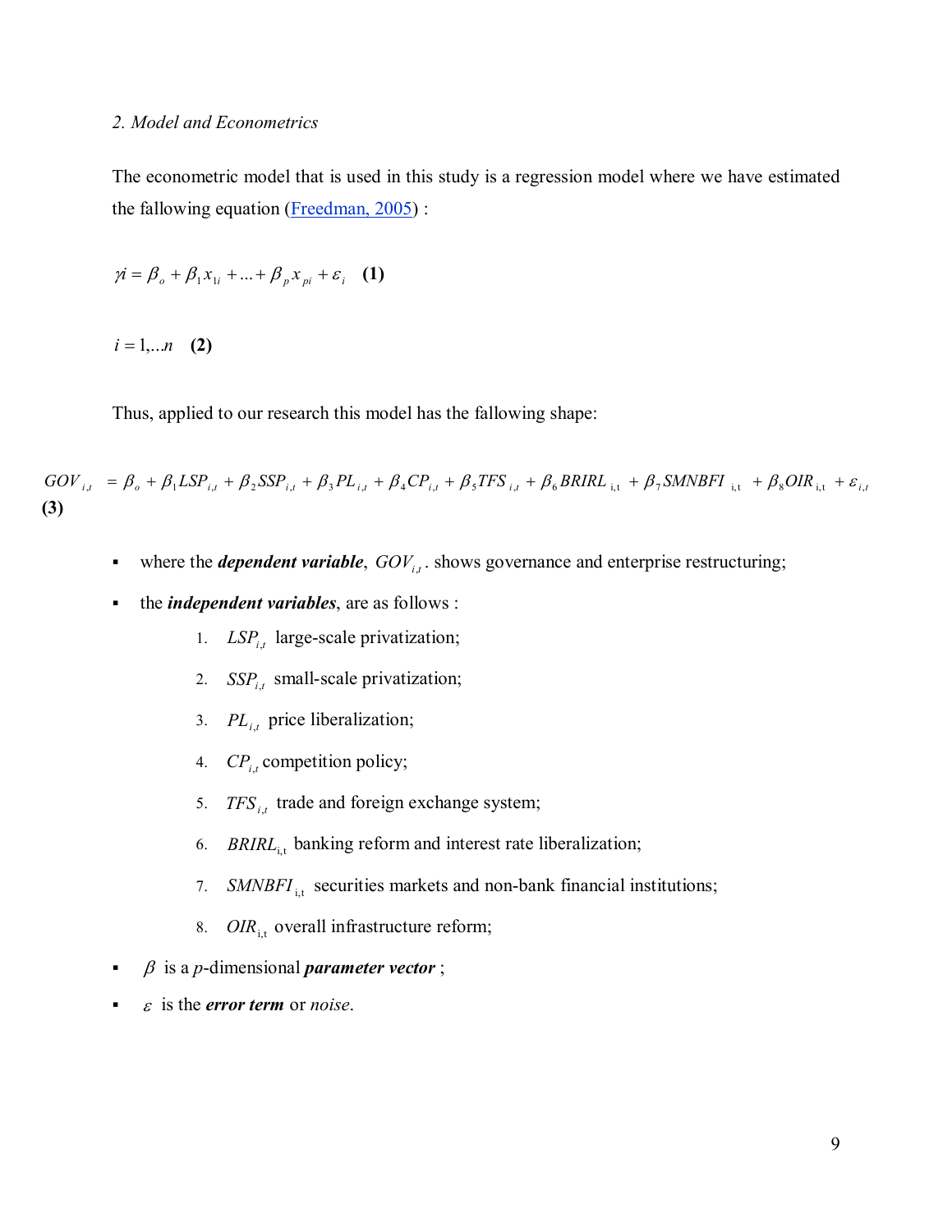### **Results and Effects**

#### *1. Results on the first assumption*

The *first* hypothesis is that governance and enterprise restructuring depend on set of policies: large-scale privatization, small-scale privatization, price liberalization, competition policy, trade and foreign exchange system, banking reform and interest rate liberalization, securities markets and non-bank financial institutions and overall infrastructure reform. The transition theory explains well the effects of privatization, restructuring, competition, budget constraints, policies of governance and management (Djankov & Murrell, 2002).

The country results of the OLS regression (Figure 3) show that there is important development of governance and enterprise restructuring during the period of transition. Yet, the effect of the variables that most influence governance and enterprise restructuring in this set of countries is mixed. When analyzed the large-scale privatization variable ( $\frac{Filatotchev \&\text{Mickiewicz}, 2003}{Filatotchev}$ ) and its impact on countries' governance and enterprise restructuring it was found that there is positive impact in B&H, Croatia and Montenegro, negative in Albania, Macedonia and significant Serbia ( $p < 0.01$ ).

Further, small-scale privatization influenced governance and enterprise restructuring positively in Albania, Croatia and Montenegro, negatively in B&H and Serbia and is significant in Macedonia ( $p < 0.01$ ). When analyzed price liberalization as important milestone and instrument of transition we can see that there is upbeat influence in B&H, Macedonia and Serbia, however on the other hand it behaves indifferent in Albania, Croatia and Montenegro. The trade and foreign exchange system were liberalized and recently they are being made compatible to the European Union's internal market as these countries approach the euro-integration processes (De Macedo & Martins, 2008). In the period of our observation the trade and foreign exchange system gave good results in almost all countries except Montenegro and Serbia where the results are mixed in relation to governance and enterprise restructuring.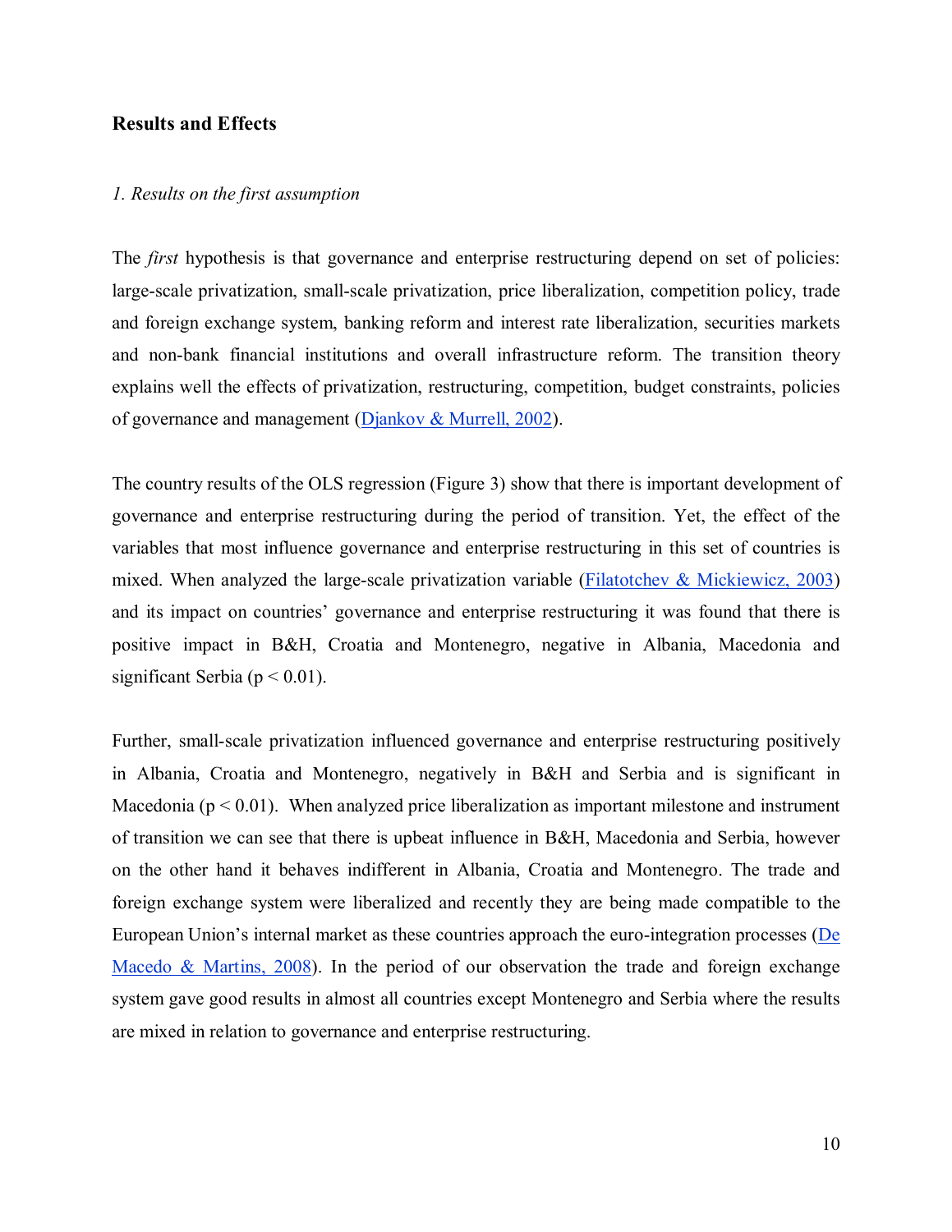Legislating the competition policy and imposing it properly in the countries of transition was and still remains important issue, especially because of the fact that the command systems were characterized with state monopolies and as such were protected and nourished through the 'softbudget constraint' practice. The relation of competition policy to governance and enterprise restructuring is positive in Croatia; negative in Albania, B&H, and Serbia; significant in Macedonia and in the case of Montenegro it gave mixed results depending on the model. The banking reform and interest rate liberalization show good results in all countries, as well as, the reform on securities' markets and non-bank financial institutions except Serbia in the latter case. Finally, the overall infrastructure reform gave negative outcome in almost all countries and it is most probably due to the fact that the disinvestment in infrastructure is constant lag in transition countries.

Almost two decades of transition is fairly enough to allow good research on the links between different economic reforms. It is worthwhile to stress that all these countries started from highly distorted system and were introduced with policy reforms designed to introduce market mechanisms in order to make the allocation of resources as efficient as possible, while creating conditions for sustainable growth and improvement of living standards ( $De Macedo & Martins$ , 2008).

Therefore, examining these various variables which represent introduced policies in SEE countries that undergo stressful process of overall society transformation, confirms the uneasiness of the overall process, as well as, the varied impact of any of these policies to each other and supplementary policy issues.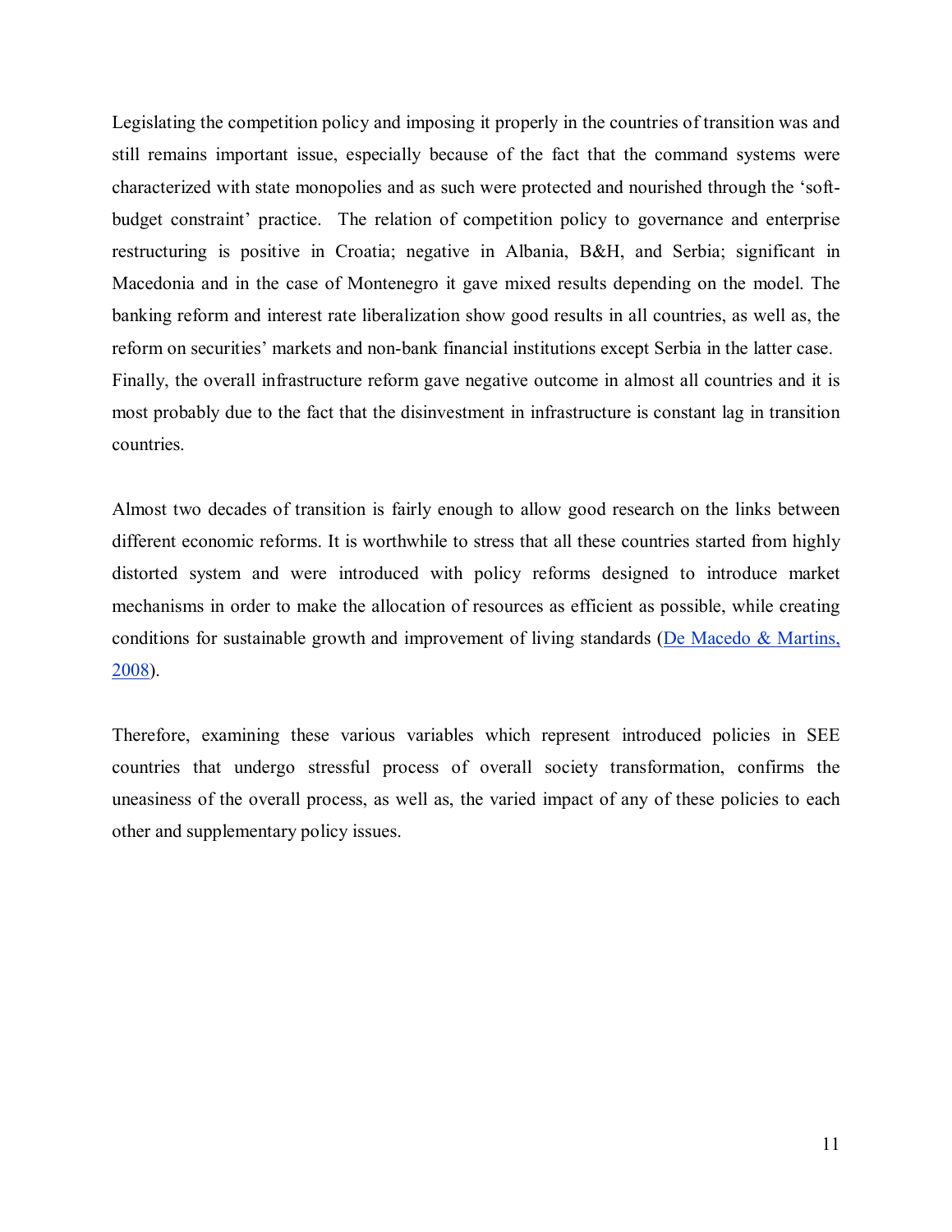# **Figure I.3 OLS analysis of SEE**

|                        |                                     |                   |                |                  |                  | <b>Dependent Variable</b>               |                                   |                               |                                     |                  |
|------------------------|-------------------------------------|-------------------|----------------|------------------|------------------|-----------------------------------------|-----------------------------------|-------------------------------|-------------------------------------|------------------|
| <b>OLS</b>             |                                     |                   |                |                  |                  | Governance and enterprise restructuring |                                   |                               |                                     |                  |
|                        |                                     |                   | Albania        |                  |                  |                                         |                                   | <b>Bosnia and Herzegovina</b> |                                     |                  |
| <b>Independ</b>        |                                     |                   |                |                  |                  |                                         |                                   |                               |                                     |                  |
| ent                    |                                     |                   |                |                  |                  |                                         |                                   |                               |                                     |                  |
| <b><i>Variable</i></b> | $[1]$                               | $[2]$             | $[3]$          | $[4]$            | $[5]$            | $[1]$                                   | $[2]$                             | $[3]$                         | $[4]$                               | $[5]$            |
|                        |                                     |                   |                |                  |                  |                                         |                                   |                               |                                     |                  |
| $\log p$               | $-0.2025152$                        |                   | $-0.0091404$   | $-0.0995574$     | $-0.1087974$     | 0.1524874                               |                                   | 0.5323872                     | 0.1518928                           | 0.1427749        |
|                        | [0.1869121]                         |                   | [0.196053]     | [0.1938835]      | [0.2215698]      | [0.1927293]                             |                                   | $[0.0934086]$ ***             | [0.2038962]                         | [0.1673499]      |
| ssp                    | 0.1697118                           | 0.113114          | 0.0523193      | 0.1329074        | 0.2199953        | $-0.0249437$                            | $-0.0121364$                      | $-0.0790883$                  | 0.0331294                           | $-0.0236488$     |
|                        | [0.1140906]                         | [0.1021058]       | [0.1198221]    | [0.1221306]      | [0.1358211]      | [0.0670438]                             | [0.0641176]                       | [0.0706895]                   | [0.0595877]                         | [0.0635731]      |
| pl                     | $-0.5347679$                        | $-0.4286216$      |                | $-0.1531503$     | $-0.3067557$     | 0.0047178                               | 0.0010322                         | 0.023237                      | $-0.0199307$                        | 0.0038191        |
|                        | $[0.2250317]**$                     | $[0.2039378]*$    |                | [0.0938002]      | [0.2508544]      | [0.030858]                              | [0.0300623]                       | [0.033675]                    | [0.0282685]                         | [0.0287377]      |
| tfs                    | 0.2659353                           | 0.2188564         | $-0.0519644$   |                  | 0.1287879        | 0.0304187                               | 0.0289083                         | 0.0500963                     | 0.040704                            | 0.0302822        |
|                        | [0.14483711*                        | [0.1390868]       | [0.0646881]    |                  | [0.163219]       | [0.0421192]                             | [0.0414663]                       | [0.046701]                    | [0.0440357]                         | [0.0404747]      |
| cp                     | $-0.9840253$                        | $-0.9071432$      | $-0.6432593$   | $-0.737975$      |                  | $-0.1425858$                            | $-0.0980406$                      | $-0.2358234$                  | $-0.1238071$                        | $-0.1384151$     |
|                        | $[0.3731757]**$                     | $[0.3688099]$ **  | [0.4014111]    | [0.3787193]*     |                  | [0.0838911]                             | [0.0612916]                       | $[0.081922]$ **               | [0.0878757]                         | [0.0730635]*     |
| brirl                  | 1.314167                            | 1.218124          | 1.014514       | 1.110516         | 0.909408         | 0.343431                                | 0.4561517                         |                               | 0.3475343                           | 0.3471329        |
|                        | $[0.2302564]$ ***                   | $[0.2139265]$ *** | [0.2244712]*** | $[0.219414]$ *** | $[0.2072327]***$ | [0.1575498]**                           | $[0.066292]***$                   |                               | $[0.1666564]$ *                     | $[0.1483936]$ ** |
| smnbfi                 | 1.213578                            | 0.961111          | 0.7779803      | 0.9003803        | 0.2111793        | 0.2410562                               | 0.2408255                         | 0.2464227                     |                                     | 0.230991         |
|                        | $[0.4536104]$ **                    | [0.3917815]**     | [0.483435]     | [0.4570451]*     | [0.2988371]      | [0.1509508]                             | [0.1487633]                       | [0.1713305]                   |                                     | $[0.1194542]$ *  |
| oir                    | $-0.0590973$                        | $-0.2489107$      | $-0.3570052$   | $-0.2381512$     | $-0.2090029$     | $-0.0125967$                            | 0.0238195                         | $-0.0593761$                  | 0.0846555                           |                  |
|                        | [0.2398549]                         | [0.164919]        | [0.2382509]    | [0.2382847]      | [0.2813609]      | [0.1072611]                             | [0.0954801]                       | [0.1192966]                   | [0.0934118]                         |                  |
| Constant               | $-0.2375678$                        | 0.0375653         | 0.2045319      | 0.0674559        | 0.0841613        | 0.415223                                | 0.3535272                         | 0.5706266                     | 0.4295954                           | 0.4128298        |
|                        | [0.305147]                          | [0.1703371]       | [0.2818152]    | [0.2783297]      | [0.3377157]      | $[0.1236471]***$                        | $[0.0945685]***$ $[0.1146797]***$ |                               | $[0.1304645]$ *** $[0.1172391]$ *** |                  |
| Observatio             |                                     |                   |                |                  |                  |                                         |                                   |                               |                                     |                  |
| ns                     |                                     |                   | 189            |                  |                  |                                         |                                   | 189                           |                                     |                  |
| R-squared              | 0.9197                              | 0.8858            | 0.9208         | 0.9084           | 0.8964           | 0.9132                                  | 0.9023                            | 0.9165                        | 0.8796                              | 0.9031           |
|                        |                                     |                   |                |                  |                  |                                         |                                   |                               |                                     |                  |
| Adj R-sqrd             | 0.8329                              | 0.732             | 0.8089         | 0.8207           | 0.7022           | 0.7719                                  | 0.7727                            | 0.7638                        | 0.7686                              | 0.7741           |
| Time                   |                                     |                   |                |                  |                  |                                         |                                   |                               |                                     |                  |
| period                 |                                     |                   | 1989-2009      |                  |                  |                                         |                                   | 1989-2009                     |                                     |                  |
|                        |                                     |                   |                |                  |                  |                                         |                                   |                               |                                     |                  |
|                        | Standard errors are in parentheses. |                   |                |                  |                  |                                         |                                   |                               |                                     |                  |
| Significanc            |                                     |                   |                |                  |                  |                                         |                                   |                               |                                     |                  |
| e Level:               | *** $p < 0.01$                      | ** $p < 0.05$     | * $p < 0.1$    |                  |                  |                                         |                                   |                               |                                     |                  |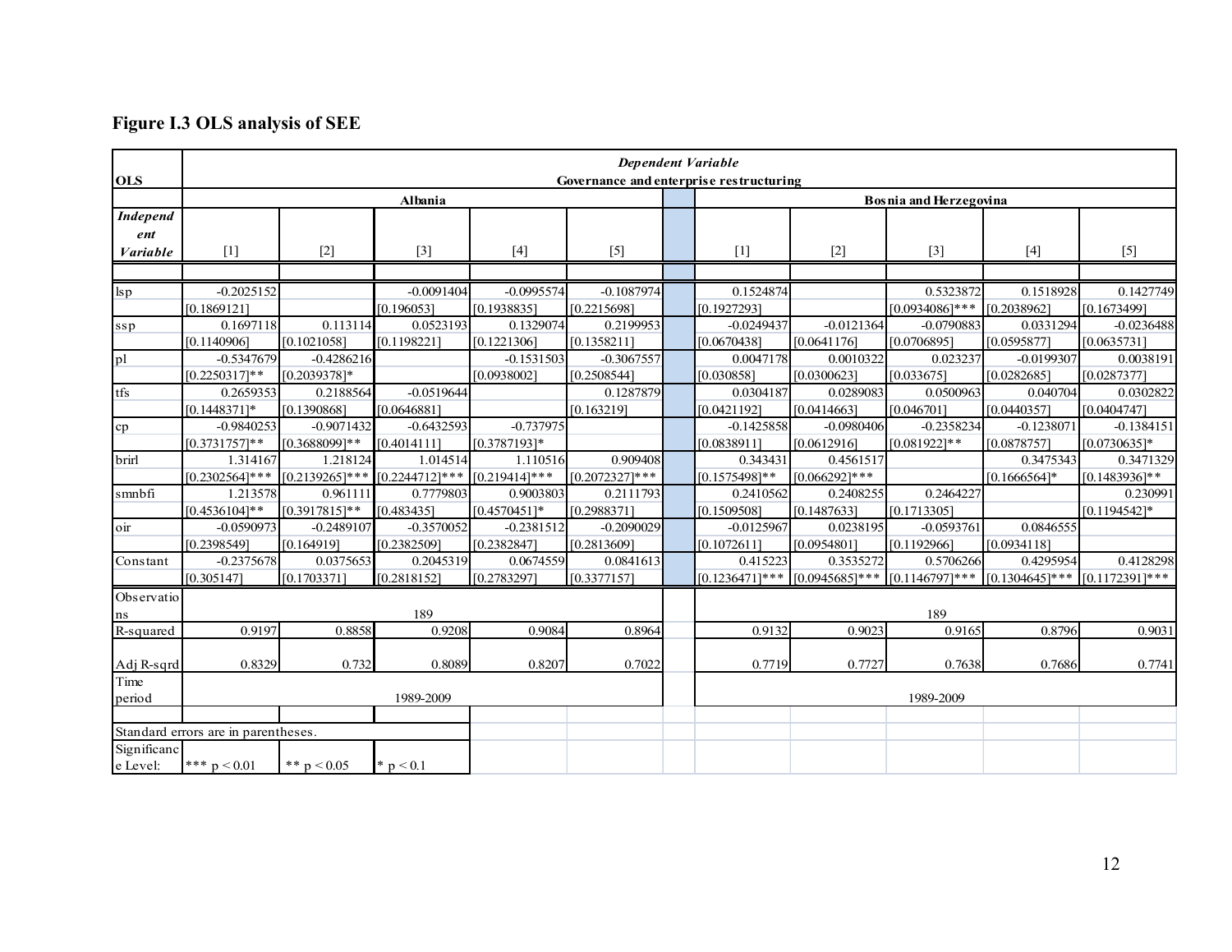# *(Continuation)*

| <b>OLS</b>                                | <b>Dependent Variable</b><br>Governance and enterprise restructuring |                              |                               |                              |                               |  |                                 |                               |                                 |                                                  |                              |  |
|-------------------------------------------|----------------------------------------------------------------------|------------------------------|-------------------------------|------------------------------|-------------------------------|--|---------------------------------|-------------------------------|---------------------------------|--------------------------------------------------|------------------------------|--|
|                                           |                                                                      |                              | Croatia                       |                              |                               |  | Macedonia                       |                               |                                 |                                                  |                              |  |
| <b>Independ</b><br>ent<br><b>Variable</b> | $[1]$                                                                | $[2]$                        | $[3]$                         | $[4]$                        | $[5]$                         |  | $[1]$                           | $[2]$                         | $[3]$                           | $[4]$                                            | $[5]$                        |  |
|                                           |                                                                      |                              |                               |                              |                               |  |                                 |                               |                                 |                                                  |                              |  |
| $\log p$                                  | 0.0867059<br>[0.1623609]                                             | 0.1722811<br>[0.1582185]     | 0.1101601<br>[0.161339]       | 0.1563948<br>[0.18769]       | 0.1060924<br>[0.1554621]      |  | $-0.0400841$<br>[0.0844591]     | $-0.0718089$<br>[0.1341494]   | $-0.0403039$<br>[0.0802903]     | $-0.0307779$<br>[0.0713962]                      | $-0.0546197$<br>[0.0730469]  |  |
| ssp                                       | 0.4950602<br>[0.3365614]                                             |                              | 0.2166759<br>[0.2057257]      | 0.1684129<br>[0.362504]      | 0.3327732<br>[0.2052517]      |  | 0.954126<br>$[0.2081172]***$    |                               | 0.9522068<br>$[0.1715753]***$   | 0.9881459<br>$[0.1410507]***$ $[0.2009124]***$   | 0.9583012                    |  |
| pl                                        | $-0.2011024$<br>[0.2102789]                                          | $-0.2331644$<br>[0.218306]   | $-0.2224021$<br>[0.2099915]   | $-0.3456276$<br>[0.2369092]  | $-0.2169713$<br>[0.2036779]   |  | 0.0632146<br>[0.1236557]        | $-0.0857734$<br>[0.190142]    | 0.0617463<br>[0.0891231]        | 0.0625092<br>[0.1190298]                         | 0.0386737<br>[0.1024566]     |  |
| tfs                                       | 0.2000222<br>[0.1825499]                                             | 0.2545105<br>[0.1865807]     | 0.2015001<br>$[0.1831606]$ ** | 0.3652061<br>$[0.1990339]**$ | 0.2019553<br>[0.178128]       |  | $-0.0019025$<br>[0.1059441]     | 0.2475254<br>[0.1448785]      |                                 | $-0.0020039$<br>[0.1020113]                      | 0.0035742<br>[0.1014893]     |  |
| cp                                        | 0.1432924<br>[0.2006051]                                             | 0.342051<br>$[0.1547635]$ *  | 0.2940192<br>$[0.1396094]$ *  | 0.4140078<br>$[0.1961021]$ * | 0.2362731<br>$[0.1293934]*$   |  | 0.3170152<br>$[0.0978953]***$   | 0.3173858<br>$[0.1560151]$ *  | 0.3167068<br>$[0.0925978]***$   | 0.3163479<br>$[0.0942207]***$ $[0.0681516]***$   | 0.2908476                    |  |
| brirl                                     | $-0.3266856$<br>[0.3132069]                                          | 0.0386626<br>[0.1991627]     |                               | 0.1067575<br>[0.3026532]     | $-0.1579131$<br>[0.149381]    |  | 0.0324758<br>[0.141122]         | 0.4920464<br>$[0.158304]$ *** | 0.0324864<br>[0.1355862]        |                                                  | 0.031418<br>[0.1363957]      |  |
| smnbfi                                    | 0.6654675<br>$[0.2732843]**$                                         | 0.5052497<br>$[0.2616168]**$ | 0.5034725<br>$[0.2256206]$ *  |                              | 0.6197397<br>$[0.2567298]$ ** |  | 0.2358248<br>$[0.101816]$ **    | 0.1866295<br>[0.16136]        | 0.235749<br>$[0.0977389]$ **    | 0.2379681<br>$[0.0976263]**$                     | 0.2128045<br>$[0.0796935]**$ |  |
| oir                                       | 0.2254391<br>[0.3650046]                                             | $-0.1937215$<br>[0.2380797]  | $-0.1067123$<br>[0.1789828]   | $-0.0153547$<br>[0.4126282]  |                               |  | $-0.0878511$<br>[0.2280277]     | $-0.1422885$<br>[0.3629135]   | $-0.0873017$<br>[0.2171038]     | $-0.0868301$<br>[0.2195233]                      |                              |  |
| Constant                                  | $-1.183368$<br>[1.22832]                                             | 0.3480587<br>[0.6803362]     | $-0.1845918$<br>[0.771904]    | 0.0845048<br>[1.30652]       | $-0.5886388$<br>[0.7442398]   |  | $-2.513445$<br>$[0.5982257]***$ | $-0.0655663$<br>[0.4299509]   | $-2.507403$<br>$[0.4752273]***$ | $-2.592015$<br>$[0.4729974]***$ $[0.5764654]***$ | $-2.495099$                  |  |
| Observatio<br>ns                          |                                                                      |                              | 189                           |                              |                               |  | 189                             |                               |                                 |                                                  |                              |  |
| R-squared                                 | 0.9138                                                               | 0.9091                       | 0.8714                        | 0.9009                       | 0.873                         |  | 0.9085                          | 0.9182                        | 0.9385                          | 0.8884                                           | 0.9283                       |  |
| Adj R-sqrd                                | 0.8563                                                               | 0.7524                       | 0.756                         | 0.8398                       | 0.7584                        |  | 0.7808                          | 0.7511                        | 0.7822                          | 0.7822                                           | 0.782                        |  |
| Time<br>period                            | 1989-2009                                                            |                              |                               |                              |                               |  |                                 |                               | 1989-2009                       |                                                  |                              |  |
|                                           |                                                                      |                              |                               |                              |                               |  |                                 |                               |                                 |                                                  |                              |  |
| Significanc<br>e Level:                   | Standard errors are in parentheses.<br>*** $p \le 0.01$              | ** $p < 0.05$                | * $p < 0.1$                   |                              |                               |  |                                 |                               |                                 |                                                  |                              |  |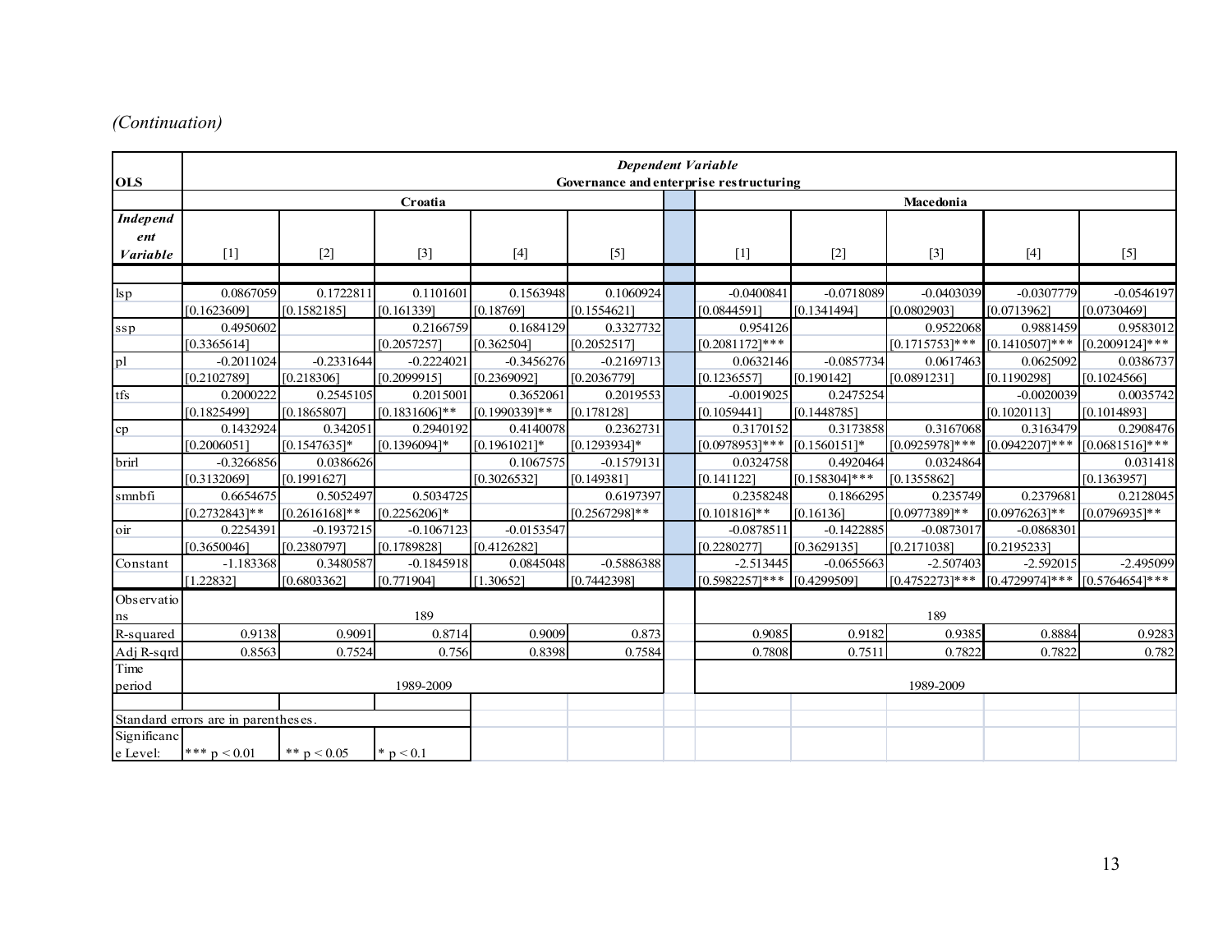# *(Continuation)*

| <b>OLS</b>                         |                                     |                             |                                                                    |                             |                                 |  | <b>Dependent Variable</b><br>Governance and enterprise restructuring |                               |                                                   |                                                 |                                |
|------------------------------------|-------------------------------------|-----------------------------|--------------------------------------------------------------------|-----------------------------|---------------------------------|--|----------------------------------------------------------------------|-------------------------------|---------------------------------------------------|-------------------------------------------------|--------------------------------|
|                                    |                                     |                             | Montenegro                                                         |                             |                                 |  |                                                                      |                               | Serbia                                            |                                                 |                                |
| <b>Independ</b><br>ent<br>Variable | $[1]$                               | $[2]$                       | $[3]$                                                              | $[4]$                       | $[5]$                           |  | $[1]$                                                                | $[2]$                         | $[3]$                                             | $[4]$                                           | $[5]$                          |
|                                    |                                     |                             |                                                                    |                             |                                 |  |                                                                      |                               |                                                   |                                                 |                                |
| $\log p$                           | 0.025029<br>[0.1759028]             |                             | 0.0148113<br>[0.1404694]                                           | 0.1000957<br>[0.1484071]    | 0.4965677<br>$[0.1516168]***$   |  | 0.8198633<br>$[0.2032582]***$                                        |                               | 0.6901091<br>$[0.1612398]$ ***                    | 1.215844<br>$[0.1923572]$ *** $[0.1323666]$ *** | 0.4492792                      |
| ssp                                | 0.0523883<br>[0.0519841]            | 0.0504735<br>[0.0482828]    | 0.0498742<br>[0.0442783]                                           | 0.0356797<br>[0.0472367]    | 0.1493854<br>$[0.0595531]*$     |  | $-0.1517718$<br>[0.1455706]                                          | 0.2077483<br>[0.1697228]      |                                                   | $-0.3517117$<br>$[0.1624512]*$                  | $-0.0360644$<br>[0.15511]      |
| pl                                 | $-0.0168126$<br>[0.0705467]         | $-0.0205609$<br>[0.0629292] | $-0.0221255$<br>[0.0469451]                                        | $-0.0194509$<br>[0.0695862] | 0.0821115<br>[0.0876976]        |  | 0.0314483<br>[0.0363242]                                             | 0.0341681<br>[0.0535565]      | 0.034297<br>[0.0363423]                           | 0.0076732<br>[0.0446733]                        | 0.0232123<br>[0.0412353]       |
| tfs                                | $-0.0099158$<br>[0.095012]          | $-0.0023913$<br>[0.0759026] |                                                                    | 0.0090979<br>[0.0909889]    | $-0.1932485$<br>$[0.1072942]$ * |  | $-0.0313151$<br>[0.0371104]                                          | $-0.0395058$<br>[0.0546432]   | $-0.0341518$<br>[0.0371342]                       | 0.0052779<br>[0.044111]                         | $-0.0260193$<br>[0.0422617]    |
| cp                                 | 0.0014707<br>[0.1386809]            | $-0.0116057$<br>[0.0998683] | $-0.0042167$<br>[0.1225776]                                        | 0.0613188<br>[0.1165131]    | 0.1629844<br>[0.1775493]        |  | $-0.037234$<br>[0.0757477]                                           | $-0.1289785$<br>[0.1065472]   | $-0.100937$<br>$[0.0449211]**$                    | 0.0683665<br>[0.084176]                         | $-0.0301026$<br>[0.0863631]    |
| brirl                              | 0.1421806<br>[0.1730948]            | 0.1549766<br>[0.1422178]    | 0.1377794<br>[0.1613662]                                           |                             | 0.1097489<br>[0.2349382]        |  | 0.325636<br>$[0.1105069]**$                                          | 0.6203257<br>$[0.122265]$ *** | 0.3793379<br>[0.0980954]                          |                                                 | 0.3638281<br>$[0.1245697]$ *** |
| smnbfi                             | 0.9357051<br>$[0.2699023]$ ***      | 0.9654005                   | 0.9513829<br>$[0.1645741]$ *** $[0.2155338]$ *** $[0.2661146]$ *** | 0.9237234                   |                                 |  | $-0.4687327$<br>$[0.2111187]**$                                      | 0.2305621<br>[0.1776636]      | $-0.3899315$<br>$[0.1977843]$ *** $[0.2630502]$ * | $-0.565573$                                     |                                |
| oir                                | 0.060445<br>[0.1446265]             | 0.0686007<br>[0.127682]     | 0.0684553<br>[0.1178239]                                           | 0.0967382<br>[0.135978]     | $-0.1477279$<br>[0.1788415]     |  | $-0.0053487$<br>[0.0329571]                                          | $-0.0255009$<br>[0.0480387]   | $-0.0058332$<br>$[0.0330639]$ *                   | 0.0193794<br>[0.0402005]                        | $-0.0143822$<br>[0.0373218]    |
| Constant                           | $-0.2729809$<br>[0.2118772]         | $-0.2817912$<br>[0.1948428] | $-0.2698268$<br>[0.201575]                                         | $-0.269522$<br>[0.2091682]  | 0.0150051<br>[0.2649403]        |  | 0.7784118<br>$[0.4012921]**$                                         | $-0.3498587$<br>[0.4243155]   | 0.3806653<br>$[0.1249024]$ *** $[0.4581707]$ **   | 1.281046                                        | 0.3166287<br>[0.391632]        |
| Observatio<br>ns                   |                                     |                             | 189                                                                |                             |                                 |  |                                                                      |                               | 189                                               |                                                 |                                |
| R-squared                          | 0.9199                              | 0.8999                      | 0.9099                                                             | 0.9188                      | 0.8898                          |  | 0.9077                                                               | 0.9145                        | 0.8974                                            | 0.906                                           | 0.8967                         |
| Adj R-sqrd                         | 0.7665                              | 0.7691                      | 0.7691                                                             | 0.7674                      | 0.7382                          |  | 0.7961                                                               | 0.7915                        | 0.7961                                            | 0.7938                                          | 0.7949                         |
| Time<br>period                     | 1989-2009                           |                             |                                                                    |                             |                                 |  |                                                                      |                               | 1989-2009                                         |                                                 |                                |
|                                    | Standard errors are in parentheses. |                             |                                                                    |                             |                                 |  |                                                                      |                               |                                                   |                                                 |                                |
| Significanc<br>e Level:            | *** $p < 0.01$                      | ** $p \le 0.05$             | * $p < 0.1$                                                        |                             |                                 |  |                                                                      |                               |                                                   |                                                 |                                |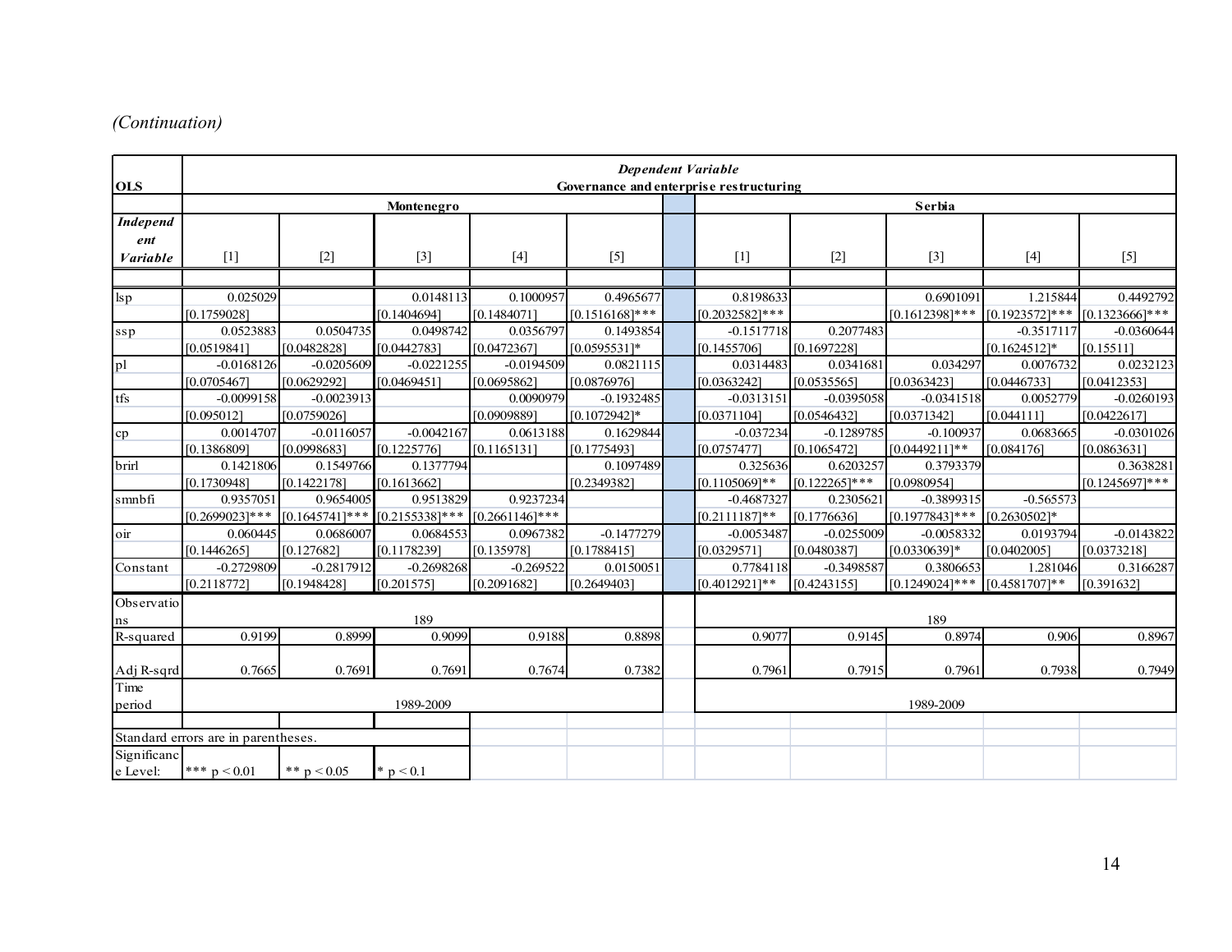### *2. Results on the second assumption*

The *second* hypothesis is that the variable governance and enterprise restructuring is important and improves over time due to imposed policies.

The EBRD assesses progress in transition through a set of transition indicators which are used to track reform developments since the commencement of transition (EBRD, 1994-2009). Using these indicators and the examination of the tables in the Figure 3 and Figure 4, allows us to measure the possible outcomes of the second hypothesis.

The country results (Figure 3 and Figure 4) confirm this hypothesis with some mixed outcomes i.e. is important and lethargically improves over time. In fact, the close relation with number of these policies shows the significant impact of the policies to the way governance and enterprise restructuring was imposed, positively or negatively. Thus, there is good correlation to analyzed variables that represent the manner observed policies have been developing during the period of transition, however mixed outcomes to how each of these variables impacts governance and enterprise restructuring. Nonetheless, over time most of the variables improved and it is clear that there is noteworthy relationship between them moving upwards.

Further in Figure 4 (and Figure 3 in many segments when observed through particular variables) we can analyze the movements of governance and enterprise restructuring over time. Indeed, in this study the analyzed variable (governance and enterprise restructuring) moved towards increase and positive upward climb indicated through the rise of all countries' curves. Hence, it can be noted that most of the progress has been done in Croatia, followed by Macedonia (IFC, 2008). In the mid range is Serbia and in the lower part of governance and enterprise restructuring progress are Montenegro, Albania and Bosnia and Herzegovina. Thus, Figure 4 confirms the positive movement up, relative to the process of transition over time.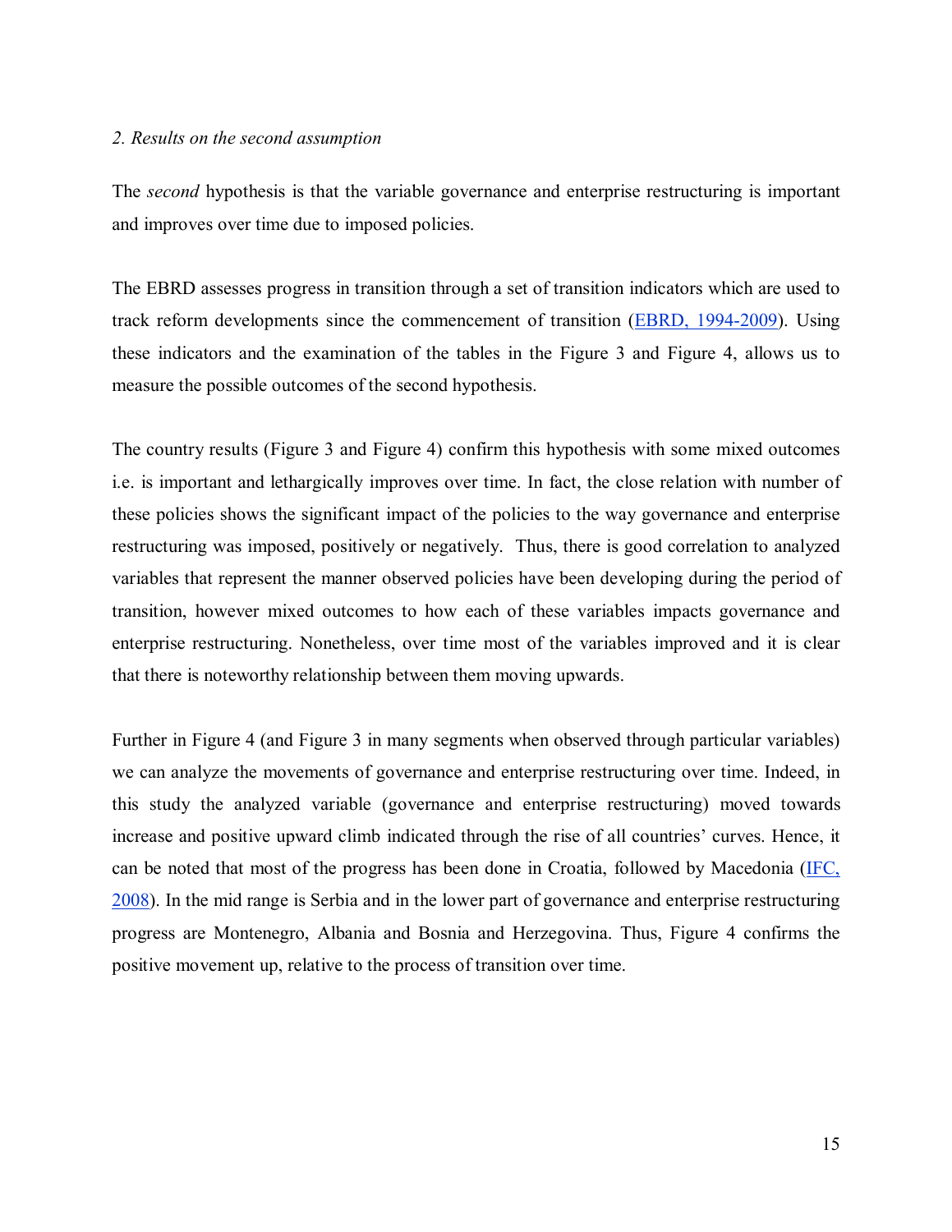**Figure I.4 Governance and enterprise restructuring dynamics over time**

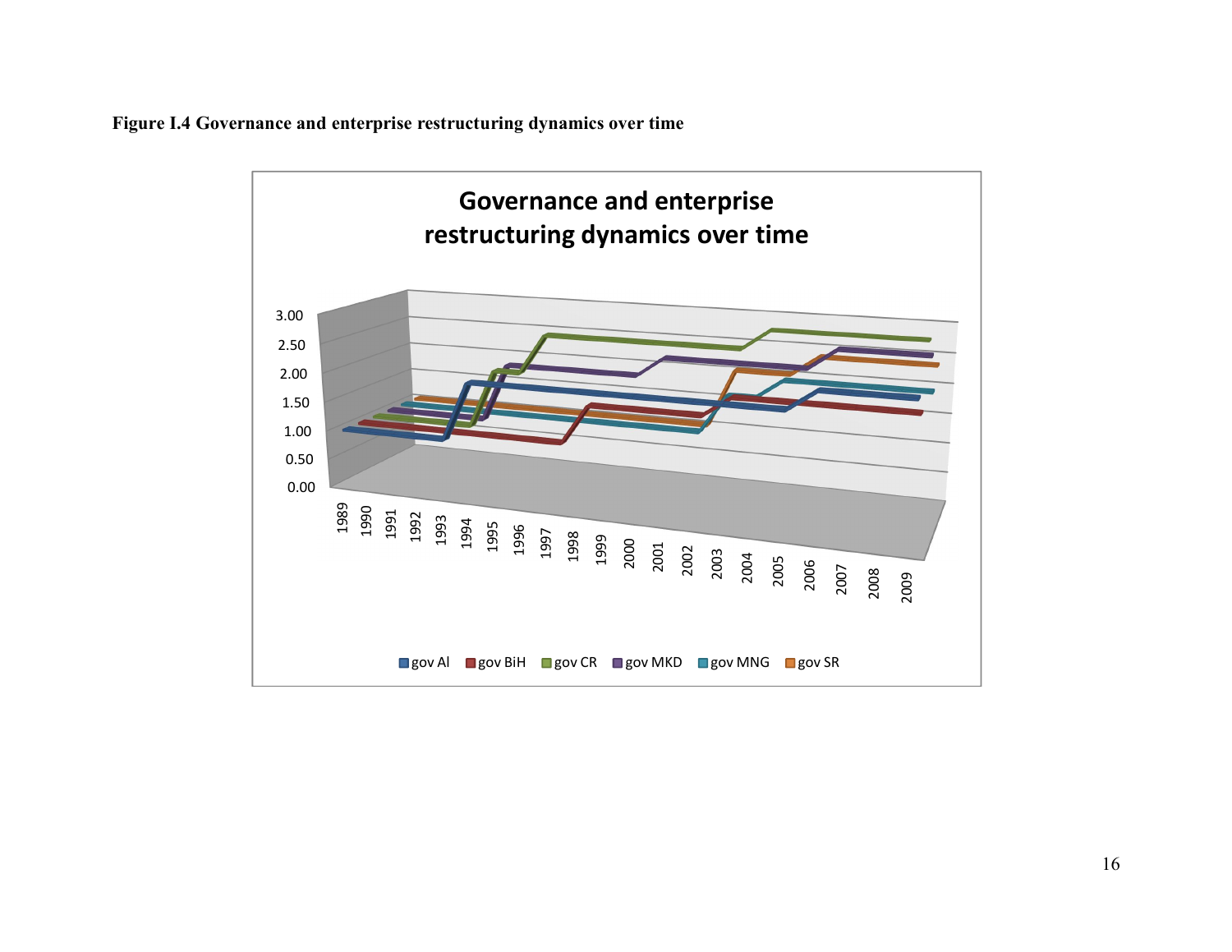### **Discussion**

Due to the analysis of the first assumption where a relation was made between governance and enterprise restructuring and imposed set of policies, the results have shown that there are mixed outcomes. Indeed, there are positive and negative pressures of introduced policies on governance and enterprise restructuring in the set of SEE countries, however it is evident that overall, there is satisfactory picture of governance and enterprise restructuring progress.

The second hypothesis analyzed the importance and progress of corporate governance and enterprise restructuring. Hence, due to this observation, conducted through combination of the basic findings of the first analyzed assumption and the compared movement of only corporate governance and enterprise restructuring variables of the countries in question, it was found evidence that the transition process progresses along with the imposed reforms, and policies triggered a positive inclination of governance and enterprise restructuring.

However, the overall outcome of these countries is mixed as there are significant improvements in some countries and noteworthy lags in other. Indeed, it is needed considerable improvement in corporate governance, institution-building controlling agency problems and imposing already adopted regulation, as well as, adopting new ways of enterprise restructuring policies within existing policies of overall transition economy restructuring.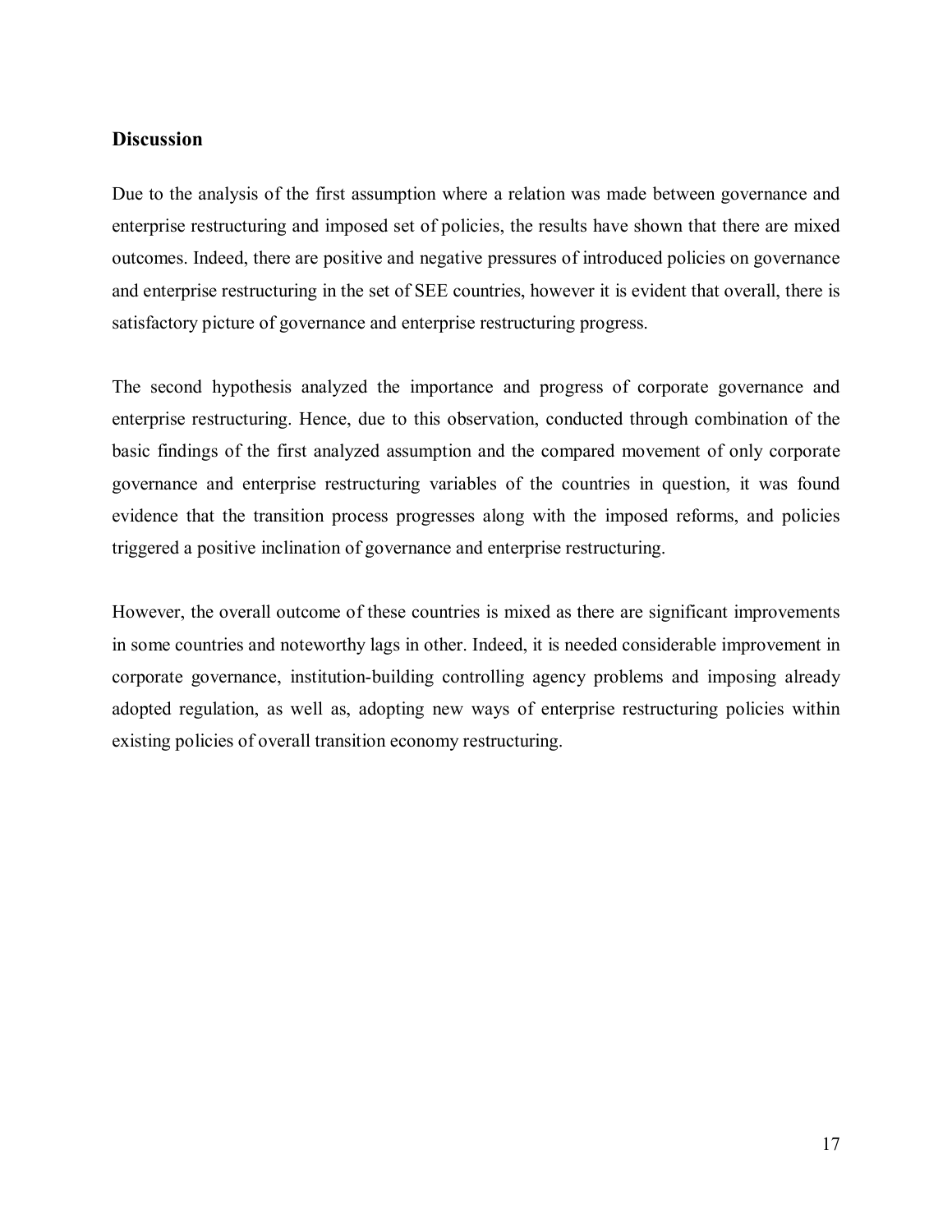### **References:**

- Balcerowicz, L. 1993. *Common Fallacies in the Debate on the Economic Transition in Central and Eastern Europe*. London: European Bank for Reconstruction and Development.
- Bennett, J., Estrin, S., Maw, J., Urga, G. . 2004a. Privatization methods and economic growth in transition economies. *Fondazione Eni Enrico Mattei Nota di Lavoro 105*.
- Bennett, J., Estrin, S., Maw, J., Urga, G. . 2004b. Privatization methods and economic growth in transition economies. *CEPR 4291*.
- Boycko, M., Shleifer, A., & Vishny, R. W. 1996. A Theory of Privatisation. *The Economic Journal*, 106(435): 309-319.
- De Macedo, J. B., & Martins, J. O. 2008. Growth, reform indicators and policy complementarities1. *Economics of Transition*, 16(2): 141-164.
- Denis, D., & McConnell, J. 2005. International corporate governance. In K. Keasey, Thompson, S. , & M. Wright (Eds.), *Corporate Governance: Accountability, Enterprise and International Comparison*, Vol. 251–84. London: Wiley.
- Djankov, S., & Murrell, P. 2002. Enterprise Restructuring in Transition: A Quantitative Survey. *Journal of Economic Literature*, 40(3): 739-792.
- EBRD. 1994-2009. *Transition report*: European Bank for Reconstruction and Development, London.
- Filatotchev, I., & Boyd, B. K. 2009. Taking Stock of Corporate Governance Research While Looking to the Future. *Corporate Governance: An International Review*, 17(3): 257- 265.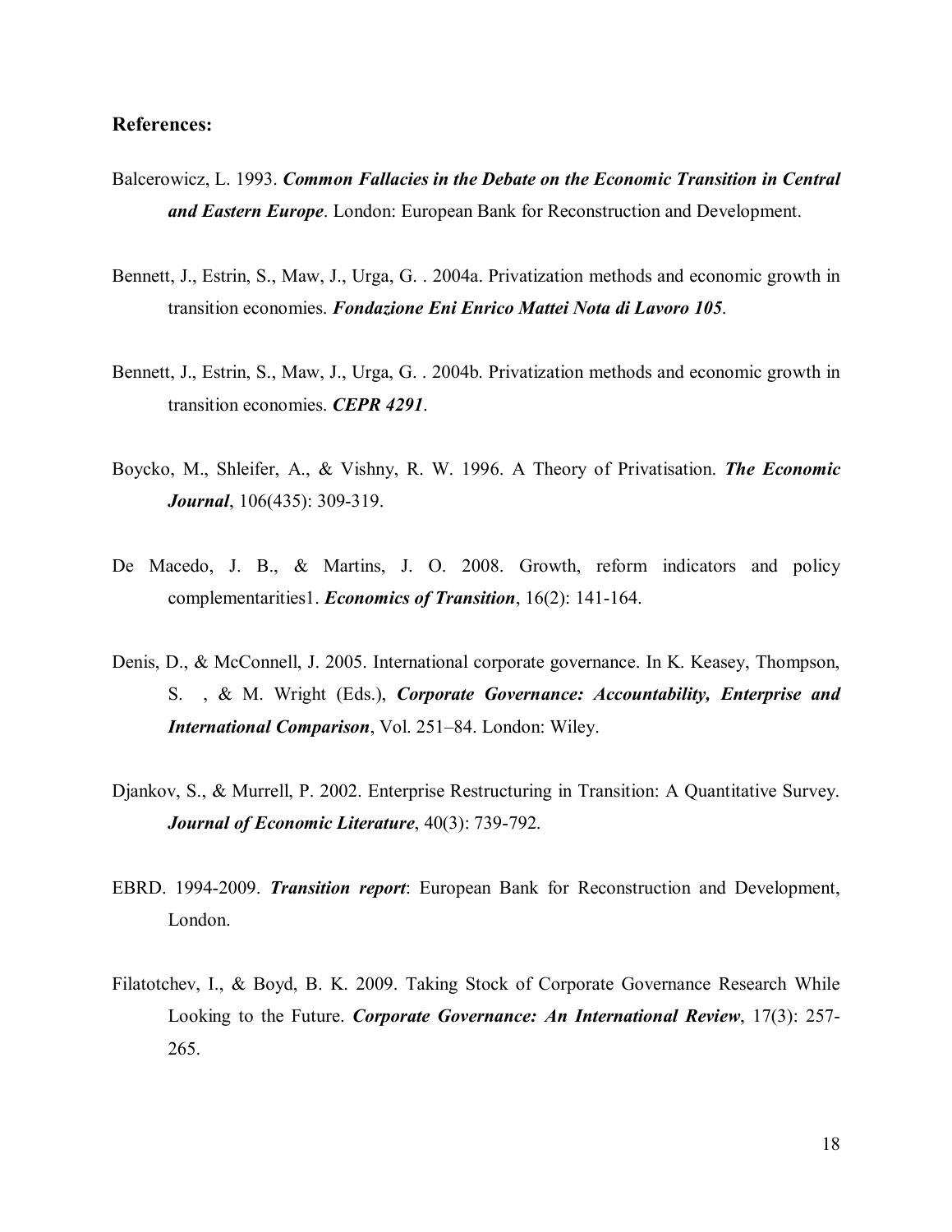- Filatotchev, I., & Mickiewicz, T. 2003. Ownership Concentration, 'Private Benefits of Control' and Debt Financing. *Economics Working Papers. Centre for the Study of Economic and Social Change in Europe, SSEES, UCL, London, UK.*
- Filatotchev, I., Wright, M., Uhlenbruck, K., Tihanyi, L., & Hoskisson, R. E. 2003. Governance, organizational capabilities, and restructuring in transition economies. *Journal of World Business*, 38(4): 331-347.
- Freedman, D. A. 2005. *Statistical Models: Theory and Practice*: Cambridge University Press Gouret, F. 2007. Privatization and output behavior during the transition: Methods matter! *Journal of Comparative Economics*, 35(1): 3-34.
- IFC. 2008. *Corporate Governance Manual for Macedonian Companies*: International Finance Corporation.
- Kołodko, G. W. 2000. *From Shock to Therapy: The Political Economy of Postsocialist Transformation*. Oxford: Oxford University Press.
- Kornai, J. 1990. *The Road to a Free Economy. Shifting from a Socialist System: The Example of Hungary*. New York: Norton & Co.
- Lipton, D., Sachs, J., & Summers, L. H. 1990. Privatization in Eastern Europe: The Case of Poland. *Brookings Papers on Economic Activity*, 1990(2): 293-341.
- McGee, R. W., & Preobragenskaya, G. G. 2004. Corporate Governance in Transition Economies: The Theory and Practice of Corporate Governance in Eastern Europe. *Global Conference on Business Economics, Association for Business and Economics Research, Amsterdam*.
- Porta, R. L., Lopez-De-Silanes, F., & Shleifer, A. 1999. Corporate Ownership Around the World. *The Journal of Finance*, 54(2): 471-517.